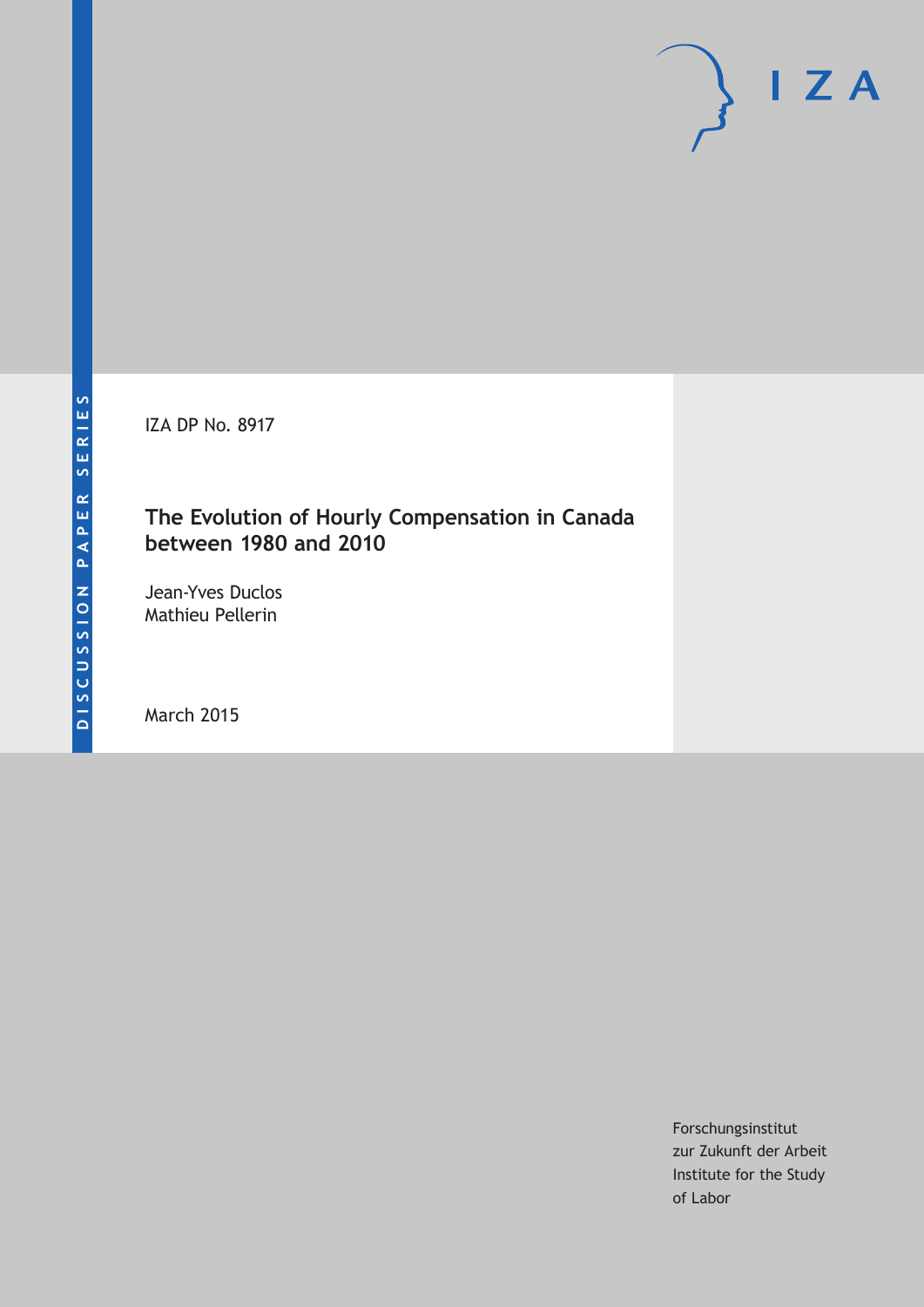# **The Evolution of Hourly Compensation in Canada between 1980 and 2010**

## **Jean-Yves Duclos**

*Université Laval and IZA*

### **Mathieu Pellerin**

*Université Laval*

Discussion Paper No. 8917 March 2015

IZA

P.O. Box 7240 53072 Bonn Germany

Phone: +49-228-3894-0 Fax: +49-228-3894-180 E-mail: iza@iza.org

Any opinions expressed here are those of the author(s) and not those of IZA. Research published in this series may include views on policy, but the institute itself takes no institutional policy positions. The IZA research network is committed to the IZA Guiding Principles of Research Integrity.

The Institute for the Study of Labor (IZA) in Bonn is a local and virtual international research center and a place of communication between science, politics and business. IZA is an independent nonprofit organization supported by Deutsche Post Foundation. The center is associated with the University of Bonn and offers a stimulating research environment through its international network, workshops and conferences, data service, project support, research visits and doctoral program. IZA engages in (i) original and internationally competitive research in all fields of labor economics, (ii) development of policy concepts, and (iii) dissemination of research results and concepts to the interested public.

<span id="page-1-0"></span>IZA Discussion Papers often represent preliminary work and are circulated to encourage discussion. Citation of such a paper should account for its provisional character. A revised version may be available directly from the author.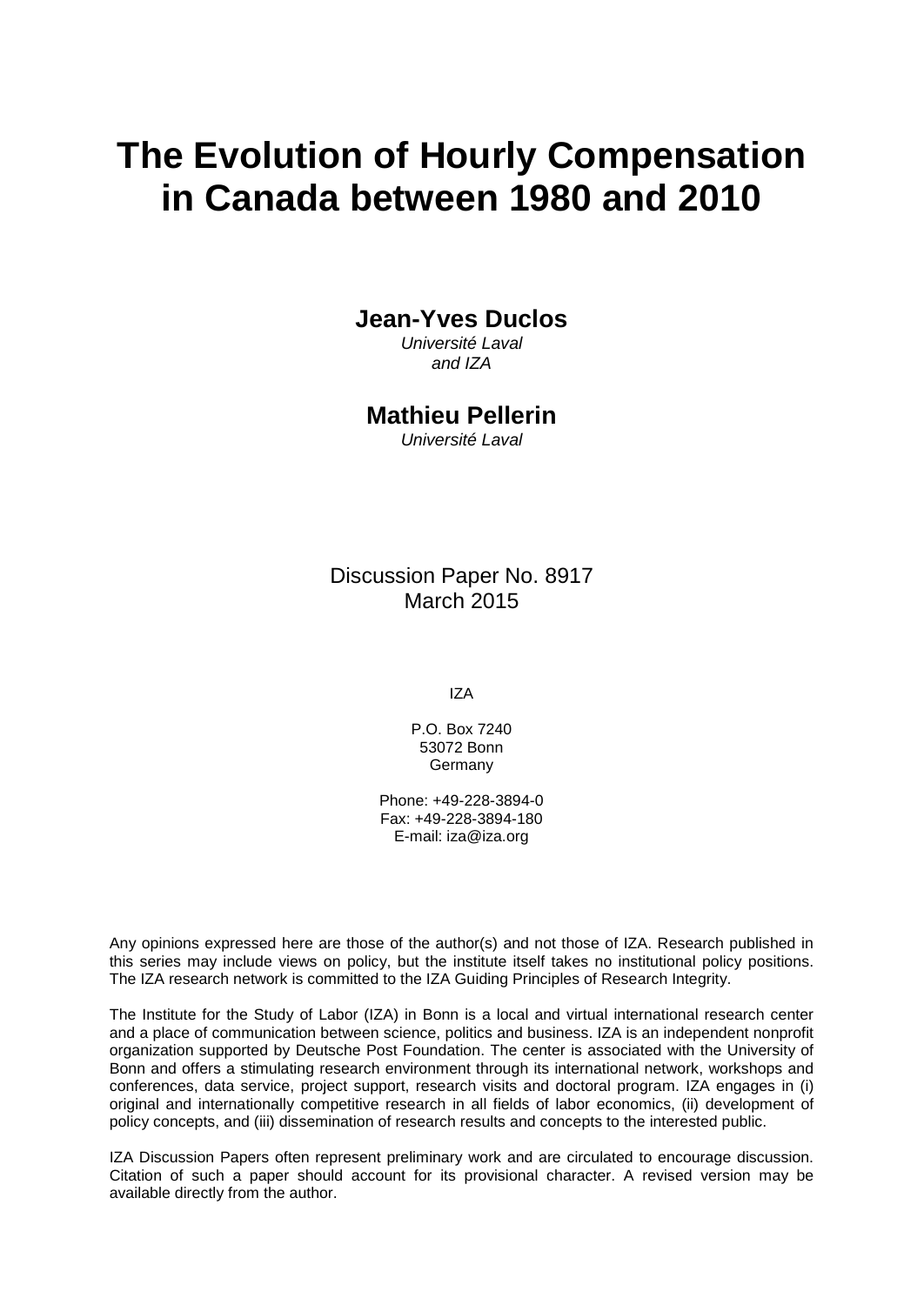IZA Discussion Paper No. 8917 March 2015

# **ABSTRACT**

# **The Evolution of Hourly Compensation in Canada between 1980 and 2010[\\*](#page-1-0)**

We consider changes in the distribution of hourly compensation in Canada using confidential census data and the recent National Household Survey over the last three decades. We find that the coefficient of variation of wages among full-time workers has almost doubled between 1980 and 2010. The rapid growth of the 99.9*th* percentile is the main driver of that increase. Changes in the composition of the workforce explain less than 25% of the rise in wage inequality. However, composition changes explain most of the increase in average hourly compensation over those three decades, while wages stagnate within skill groups.

JEL Classification: J11, J31

Keywords: wage distribution, inequality, Canada, composition effects

Corresponding author:

Jean-Yves Duclos Department of economics Pavillon de Sève Université Laval Québec, QC, G1V 0A6 Canada E-mail: [jyves@ecn.ulaval.ca](mailto:jyves@ecn.ulaval.ca)

Financial support from the QICSS, SSHRC and the Industrial Alliance Research Chair on the Economics of Demographic Change is gratefully acknowledged. The analysis presented in this paper was conducted at the Quebec Interuniversity Centre for Social Statistics, which is part of the Canadian Research Data Centre Network (CRDCN). We thank Thomas Lemieux and Bruce Shearer for useful comments.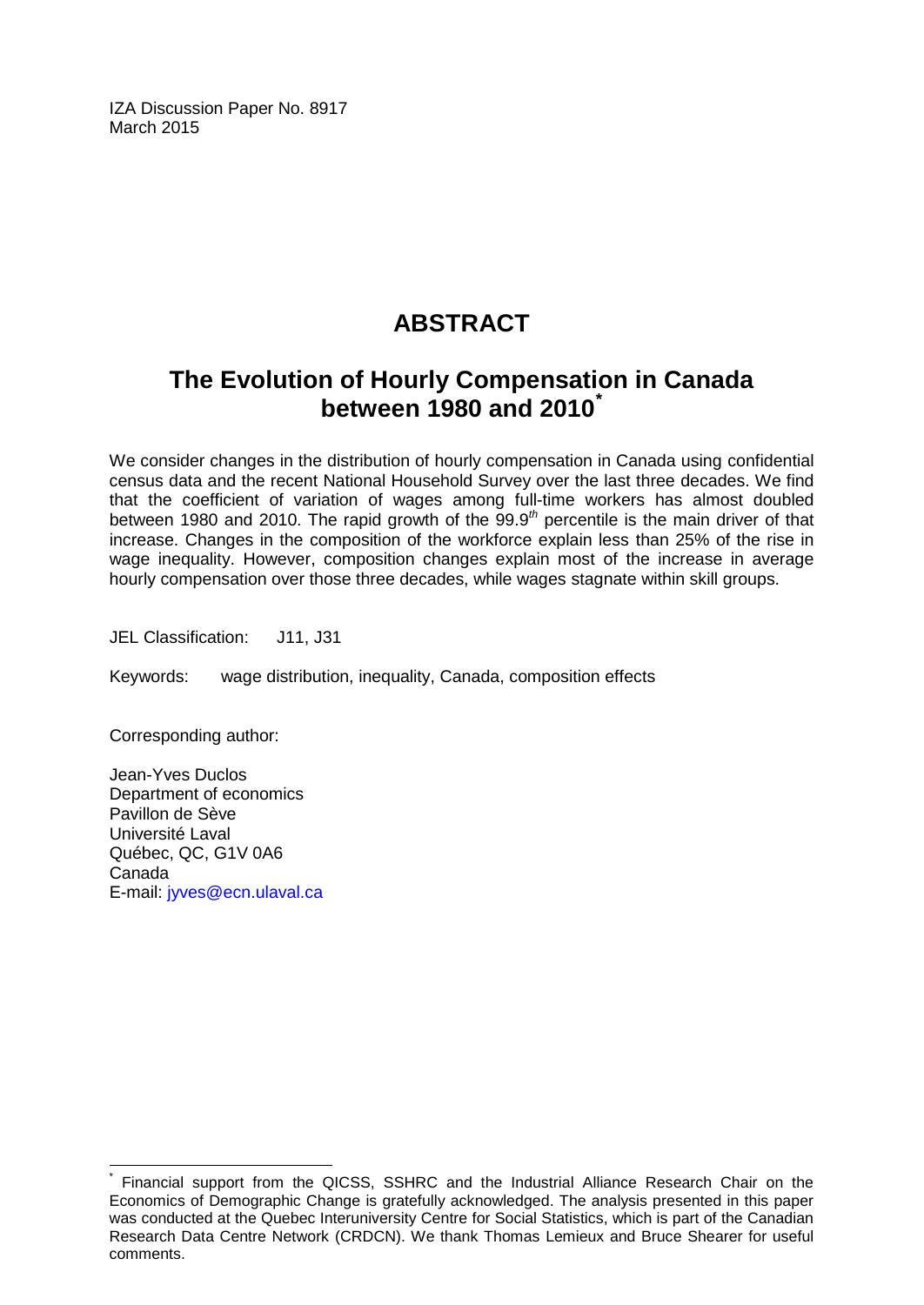# 1 Introduction

This paper quantifies the contribution of changes in the composition of the workforce to the rise of wage inequality in Canada between 1980 and 2010. Several recent studies have documented a significant rise in inequality over that period. For instance, the Gini coefficient of market income estimated on the basis of survey data has risen by 18% between 1976 and 2009 (Figure 1, [Fortin et al., 2012\)](#page-25-0). Using tax data, [Veall](#page-26-0)  $(2012)$  finds that the income share of the top 1% has increased from 8% to 12% between 1980 and 2010. Although the observable characteristics of the Canadian labour force have changed signicantly in the last 30 years, to the best of our knowledge, no study has attempted to determine if composition changes have had a meaningful role in the rise of inequality.

Composition effects can increase inequality in at least two ways. Firstly, a rise in the dispersion of observable characteristics increases the inequality of wages, unless there is a corresponding fall in skill differentials. In 1980,  $58\%$  of full-time workers had a high school degree or less and only 13% had a college degree. By contrast, the majority of workers in 2005 had some education beyond high school, and there were approximately as many workers with a college degree  $(24.2\%)$  as workers with only a high school degree  $(24.6\%)$ . Since the return to education has remained high (and has even increased between 1980 and 2005 [Boudarbat et al.](#page-25-1) [\(2010\)](#page-25-1)), this higher dispersion of educational attainments should explain part of the increase in inequality.

Secondly, composition effects may increase the demographic weight of worker categories with higher within-group inequality. [Lemieux](#page-25-2) [\(2006\)](#page-25-2) finds that within-group inequality is systematically higher among educated and experienced workers in the US. Furthermore, average years of schooling and experience in the US labour force have increased substantially between 1973 and 2003. The resulting composition effects explain between  $28\%$  and  $75\%$ of the rise in residual inequality <sup>[1](#page-3-0)</sup> among American women (between  $44\%$  and  $70\%$  among men) (Tables 1A and 1B, [Lemieux, 2006\)](#page-25-2). Since similar demographic changes have occured in Canada, composition shifts towards skill groups with higher within-group inequality should have affected inequality in Canada as well.

In order to quantify the importance of these two mechanisms, we use confidential data from the Census of Canada compulsory long form between 1980 and 2005 as well as confidential data from the new National Household Survey. Confidential census data contain several key demographic indicators and measures of income for 20% of the Canadian population,

<span id="page-3-0"></span><sup>&</sup>lt;sup>1</sup>Suppose that the population is divided in skill groups A and B. Total variance equals  $Var[Y] =$  $E[Var[Y|X]] + Var[E[Y|X]],$  where  $X \in \{A, B\}.$  We use the term "residual inequality" to refer to  $E[Var[Y|X]]$ , and the term "within-group inequality" to designate  $Var[Y|X = A]$  and  $Var[Y|X = B]$ .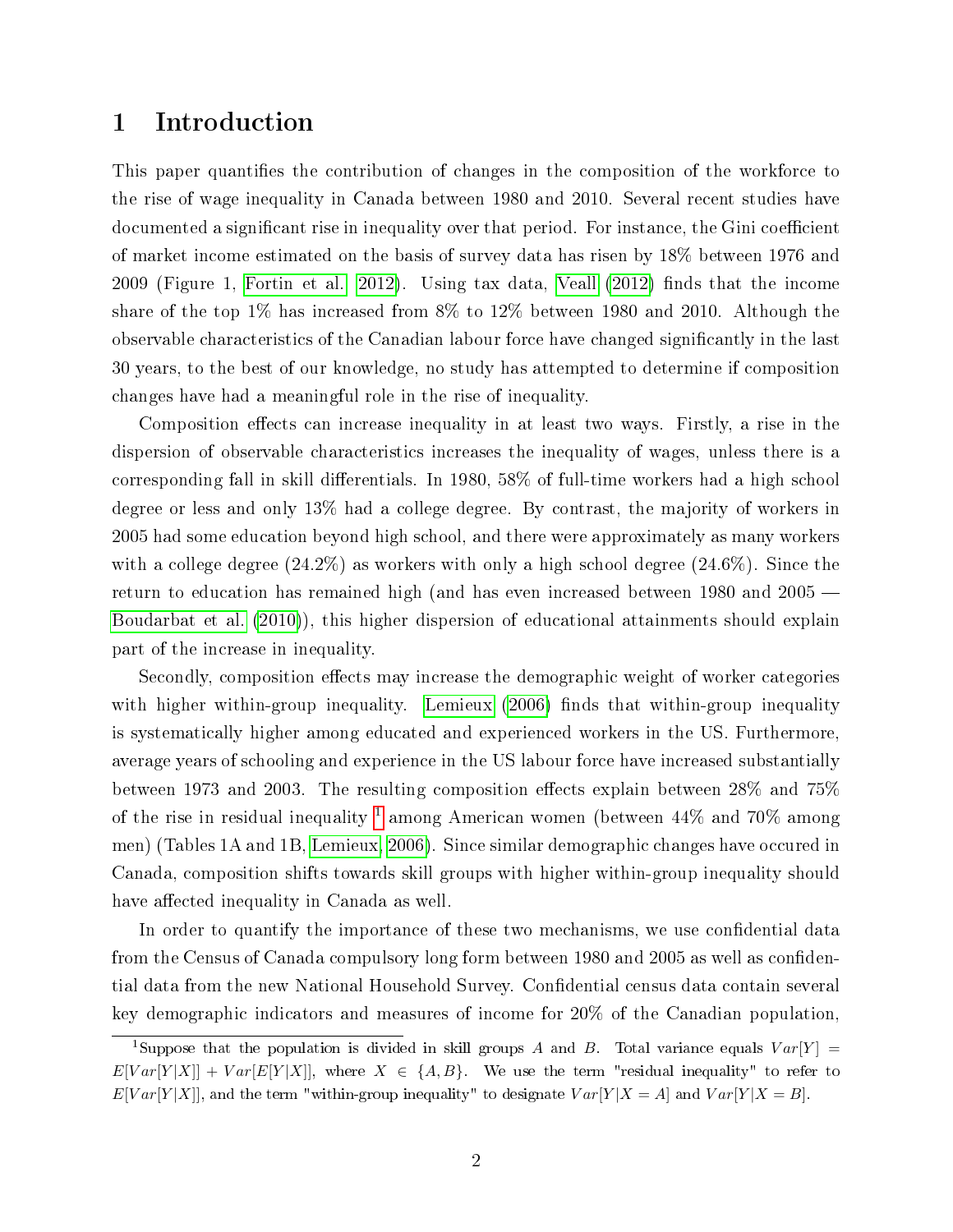with a new sample available every 5 years. We use hourly compensation to measure inequality and restrict our sample to full-time workers. Measurement issues arise in the construction of our data since the Census does not measure hourly compensation directly. In Section [2,](#page-5-0) we argue that census data measure hourly compensation adequately for full-time workers and that our restricted sample yields valuable insights about the evolution of inequality.

The National Household Survey contains the same information as previous censuses, and has a large sample size as well : the main difference is that the NHS is not compulsory, and thus vulnerable to non-response bias. In spite of this caveat, the results we obtain from NHS data are consistent with other data sources, and our conclusions remain the same whether we use the 2006 census or the 2011 NHS as the last year of our analysis.

We define composition as a vector of four characteristics : education, experience, gender and immigrant status. Using a simple variance decomposition, we find that between  $73\%$ and 87% of the rise in inequality can be explained by a dramatic expansion of within-group variances. The increase of within-group variances is itself driven by the rapid growth of hourly compensation in the top percentiles, as shown in Figure [1.](#page-5-1) Composition effects and changes in the returns to various measures of skill play only a small role in the rise of total inequality. Conterfactual scenarios based on the DFL method [\(DiNardo et al., 1996\)](#page-25-3) confirm that composition effects do not fully account for the rise of top wages.

However, composition effects have had an important impact on the evolution of *average* hourly compensation over the period. Average hourly compensation grew by 15.5 percent in our sample between 1980 and 2010, well behind the 39.8 percent growth of GDP per hour worked. This weak performance masks an even more sluggish (sometimes negative) growth within skill groups. When holding the composition of the workforce constant, we find that average hourly compensation falls by 1% to 8% during the period.

The paper is organized as follows. Section [2](#page-5-0) defines the population we study, addresses issues related to the National Household Survey, and explains how we calculate hourly compensation. Section [3](#page-9-0) shows the evolution of hourly compensation by education, gender, immigrant status and potential experience. Section [4](#page-16-0) presents the results. Section [5](#page-24-0) concludes.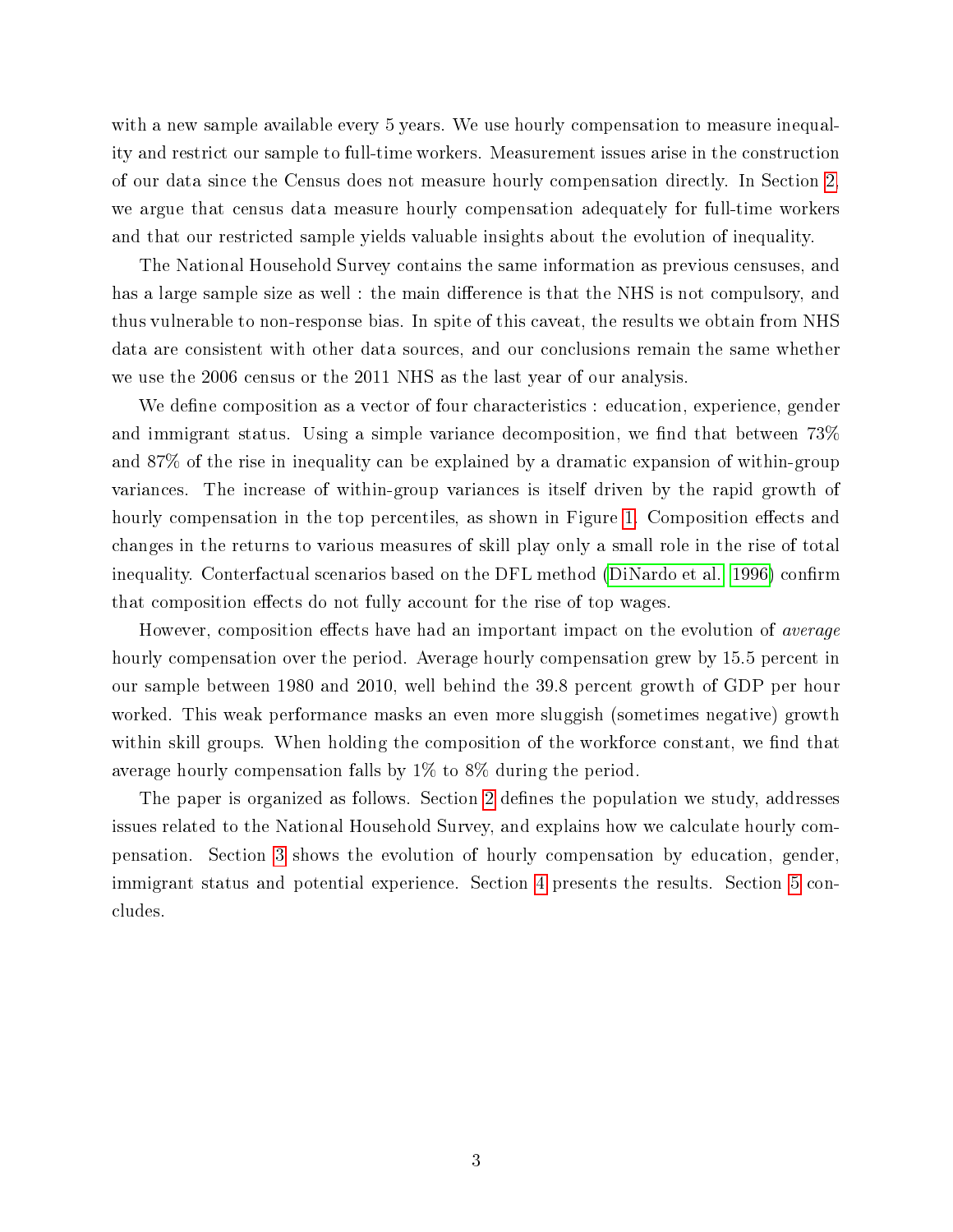

<span id="page-5-1"></span>Figure 1: Hourly compensation growth, top percentiles

# <span id="page-5-0"></span>2 Data sources

#### 2.1 Measurement of income in the Canadian census

The Census of Canada is conducted every five years. Up to the 2006 census,  $20\%$  of Canadian households received form 2B, known as the long form. The form contained detailed questions about housing, income, language, ethnicity, schooling and a host of other indicators. Since filling the long form was mandatory, census data suffered little from sample selection bias.

Starting with the 2011 census, the long form was abolished, a move that sparked controversy [\(Green and Milligan, 2010;](#page-25-4) [Veall, 2010\)](#page-26-1). Instead, 4.5 million households (about 30% of all private dwellings) received the National Household Survey (NHS) questionnaire : responding was optional, and the unweighted response rate was 68.6% [\(Statistics Canada,](#page-26-2) [2011b\)](#page-26-2). Previous studies comparing census and voluntary survey data find that low and high incomes are usually underrepresented in surveys, such as the Survey of Consumer Finances and the Survey of Labour and Income Dynamics [\(Frenette et al., 2007\)](#page-25-5). Since filling the NHS is voluntary, it is susceptible to such biases as well.

However, there are reasons to believe that NHS data may be more reliable than those of the SCF/SLID. Firstly, in order to attenuate non-response bias, Statistics Canada enumerators contacted  $400,000$  of the 1,200,000 non-respondents in the first wave of the survey to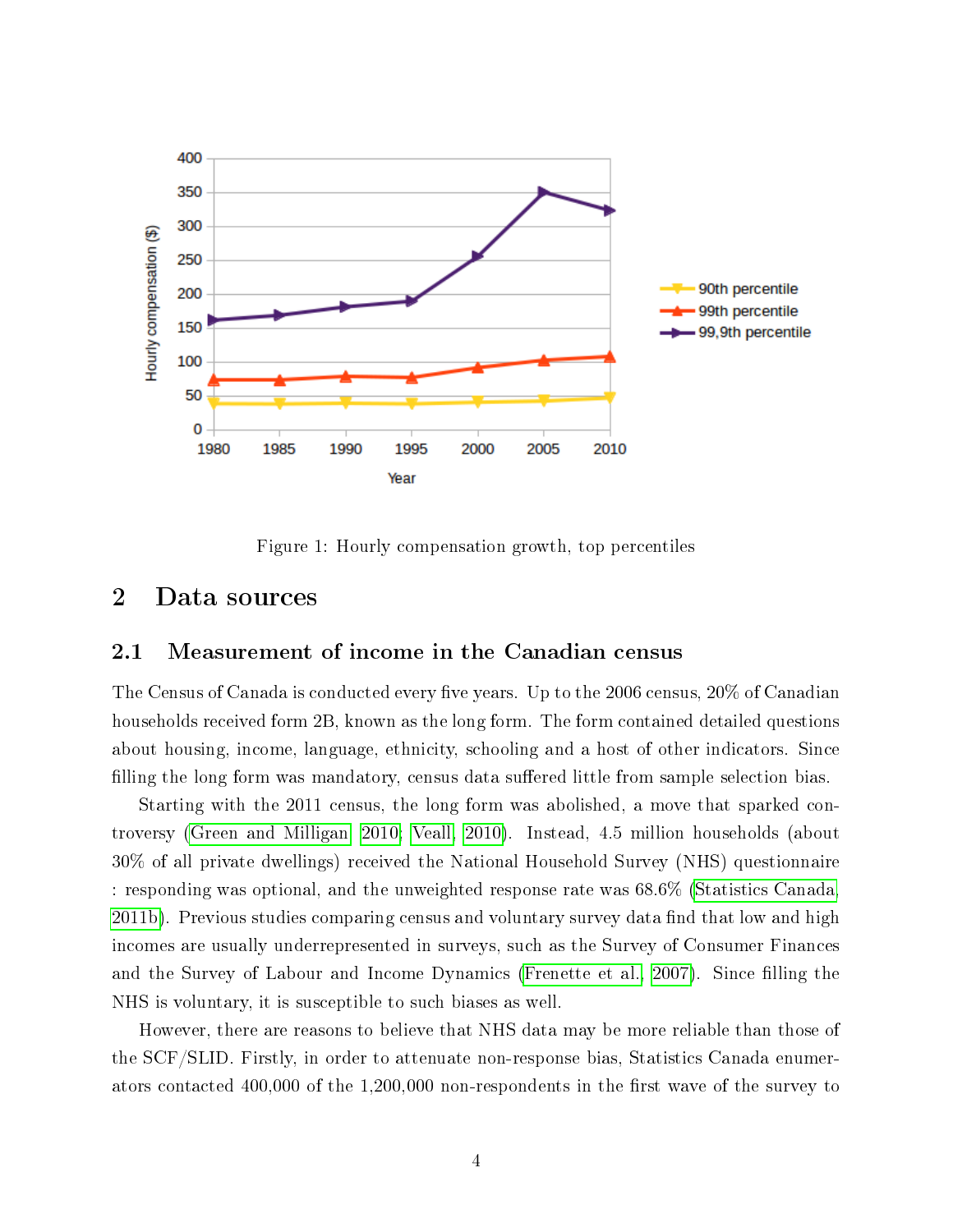| Variable                  | Time of measurement   |
|---------------------------|-----------------------|
| Income                    | Year $t-1$            |
| Weeks worked              | Year $t-1$            |
| Hours worked              | Year t reference week |
| Personnal characteristics | Year <i>t</i>         |

<span id="page-6-0"></span>Table 1: Variables and time of measurement in the Census/NHS of year t

collect their answers [\(Statistics Canada, 2011b\)](#page-26-2). Secondly, the results we obtain from NHS data, such as a slight decline of top wages between 2005 and 2010, are consistent with results obtained from reliable fiscal data [\(Veall, 2012\)](#page-26-0).

One last important feature of census data is that in the 2006 census and the NHS, respondents had the option to let Statistics Canada access their tax records instead of selfreporting their income. 82.4% of respondents in 2006 used the new option [\(Statistics Canada,](#page-26-3) [2011a\)](#page-26-3) [\(Brochu et al., 2014\)](#page-25-6). Fortunately, data about income from the 2006 census are still comparable with those from previous censuses. Indeed, [Lemieux and Riddell](#page-25-7) [\(2015\)](#page-25-7) provide evidence that self-reported incomes are measured as accurately as incomes obtained from tax data. In particular, they find that there is no discrepancy between fiscal and census data for the 95<sup>th</sup> and 99<sup>th</sup> percentiles of total income between 1980 and 2005. Data from the 2006 census measure the 99.9<sup>th</sup> percentile of total income accurately, while data from the 2001 census underestimate it. Still, the total rise of the  $99.9<sup>th</sup>$  percentile between 1980 and 2005 is the same in both data sources. Since the numerator of hourly wages, employment income, is the main component of total income, we contend that employment income is measured accurately and consistently in census data.

#### 2.2 Hourly compensation in the Canadian census

The Census/NHS does not measure hourly compensation directly. However, we can obtain an approximation from other variables. As Table [1](#page-6-0) shows, the questions about income and weeks worked refer to the previous year. By contrast, the question about hours refers to hours worked in the week before filling the questionnaire, the reference week. Therefore, we cannot obtain a measure of hourly compensation for respondents who worked only in year t or t - 1. Similarly, measurement error can happen for workers who are active in both years but change their labour supply over time. Although we don't know the number of hours typically worked by the respondent in the previous year, a question asks if most of the weeks worked were full-time (30 hours or above).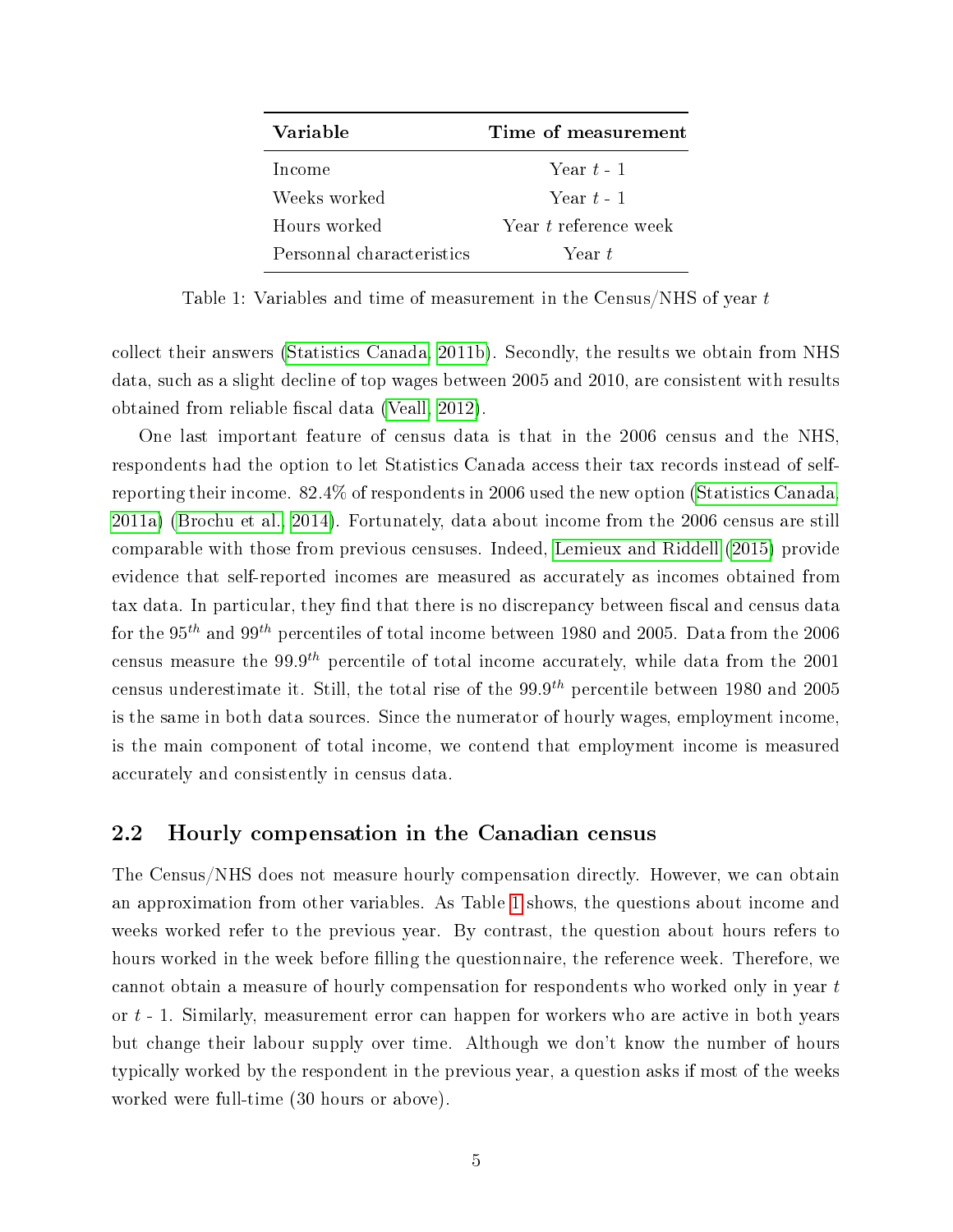In order to measure hourly compensation as accurately as possible, we focus on workers who meet the following criteria :

- Workers must have worked 30 hours or more during the reference week of year t
- Workers must have worked at least 40 weeks in year  $t 1$ .
- Most of these weeks must have been worked full-time.

We refer to workers who meet these criteria as full-time workers. Our criteria induce truncation bias, most importantly by excluding low earners who move in and out of the labour market. However, our procedure is likely to preserve high income earners such as medical doctors or senior managers, who work full-time and are unlikely to suffer long spells of unemployment.

| Work activity                        |         | $\%$ of sample Prob. 30 hours or more in t |
|--------------------------------------|---------|--------------------------------------------|
| Worked neither in $t - 1$ nor in $t$ | 29.0%   | $0.0\%$                                    |
| Worked in t only                     | $2.2\%$ | 45.0%                                      |
| 1 to 39 weeks part-time in $t-1$     | $7.3\%$ | 16.8%                                      |
| 1 to 39 weeks full-time in $t-1$     | 8.8%    | 51.7%                                      |
| 40 to 52 weeks part-time in $t-1$    | $7.7\%$ | 24.2%                                      |
| 40 to 52 weeks full-time in $t - 1$  | 45.0%   | 88.3%                                      |

<span id="page-7-0"></span>Table 2: Work activity and conditional probability of working full-time in the reference week, respondents aged 15 and above, 2010-2011 population

Table [2](#page-7-0) shows the distribution of work activity of all respondents aged 15 and above in the NHS. Workers who have worked mostly full-time for 40 weeks or more during year  $t - 1$ are more likely to work full-time during the reference week of year  $t$  by a wide margin. We censor hours at 84  $(7 \times 12)$ .

Table [3](#page-8-0) shows similar results for respondents aged between 25 and 54, in order to exclude full-time students and retirees. The sample we use in our study covers  $64.6\% \times 89.9\% = 58.0\%$ of this subpopulation : this percentage goes up to 66% if we exclude inactive respondents. Thus, as long as full-time labor supply does not vary too much between years  $t-1$  and  $t$ , our findings are probably a good reflection of the wage trends faced by Canadians active in the labour market over the last three decades. Part A of the [Online appendix](#page-26-4) has the same information for each of the 7 years included in this study.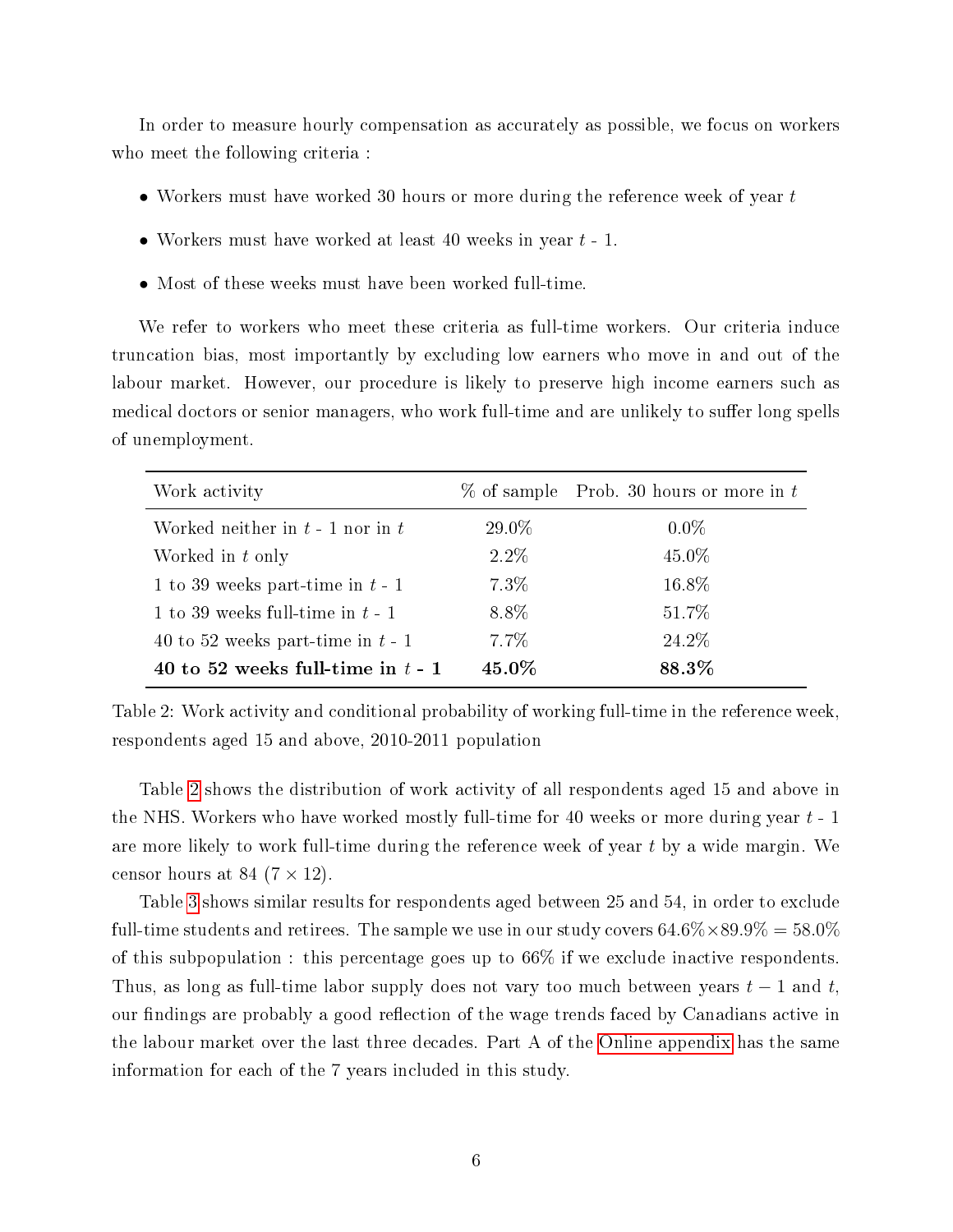| Work activity                        |         | $\%$ of sample Prob. 30 hours or more in t |
|--------------------------------------|---------|--------------------------------------------|
| Worked neither in $t - 1$ nor in $t$ | 12.0\%  | $0.0\%$                                    |
| Worked in t only                     | $2.2\%$ | 57.8%                                      |
| 1 to 39 weeks part-time in $t - 1$   | 4.8%    | 23.9%                                      |
| 1 to 39 weeks full-time in $t-1$     | $9.8\%$ | 58.9%                                      |
| 40 to 52 weeks part-time in $t-1$    | $6.7\%$ | 29.9%                                      |
| 40 to 52 weeks full-time in $t - 1$  | 64.6%   | 89.9%                                      |

<span id="page-8-0"></span>Table 3: Work activity and conditional probability of working full-time in the reference week, respondents aged 25 to 54, 2010-2011 population

We use the sum of wages, self-employment income and income from a non-incorporated farm business as our measure of employment income. The question concerning hours worked in the census includes hours worked in one's own business. Our choice of employment income thus ensures that both the numerator and the denominator of hourly compensation refer to the same concept of work. In our study, we use the terms hourly compensation and hourly wage interchangeably since "wages" include self-employment income. Dollar amounts are in 2010 dollars, unless stated otherwise. We use the national CPI (CANSIM Table 326-0021) to convert nominal wages into 2010 dollars.

Since some non-incorporated businesses incur losses during the year, respondents might have a negative hourly compensation. This poses no problem when the results are presented in levels. However, negative values preclude the use of the logarithm function. Therefore, all of our decompositions based on the log of wages exclude values below 1\$ per hour. In part B of the [Online appendix,](#page-26-4) we show that excluding negative wages has little impact on the growth and level of inequality.

We also show in part C of the [Online appendix](#page-26-4) that the ratio of employment income to total income is fairly stable through time, even when the ratio is broken down by income percentile. In particular, this ratio increases little in the top percentiles. Therefore, the rise in top wages does not appear to be a spurious trend caused, inter alia, by business owners paying themselves wages instead of capital income.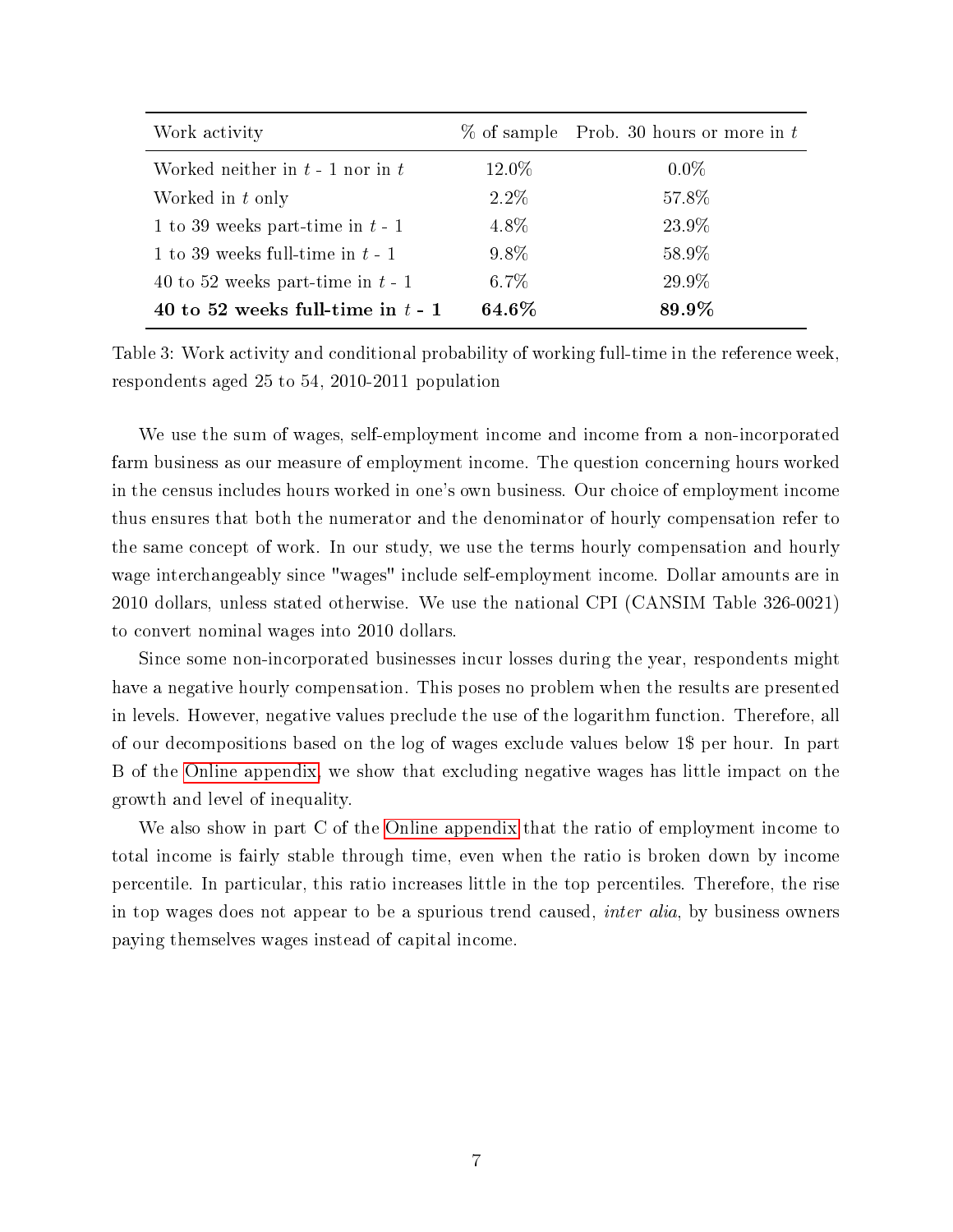# <span id="page-9-0"></span>3 Descriptive statistics

| Year | $n =$     | Mean | Std. dev. CV $(\frac{\sigma}{u})$ |      | $p_{10}$ | $p_{50}$    | $p_{90}$ | $p_{99}$ | $p_{99.9}$ |
|------|-----------|------|-----------------------------------|------|----------|-------------|----------|----------|------------|
| 1980 | 1,379,610 | 23.2 | 16.6                              | 0.71 | 8.9      | 20.9        | 38.7     | 74.1     | 161.9      |
| 1985 | 1,406,217 | 22.5 | 17.3                              | 0.77 | 7.4      | 20.3        | 38.2     | 73.4     | 169.1      |
| 1990 | 1,623,128 | 23.1 | 19.6                              | 0.85 | 7.4      | 20.8        | 39.3     | 79.0     | 181.6      |
| 1995 | 1,637,213 | 22.4 | 20.4                              | 0.91 | 6.6      | <b>20.0</b> | 38.4     | 77.2     | 189.9      |
| 2000 | 1,847,926 | 23.8 | 27.3                              | 1.15 | 7.1      | 20.5        | 40.7     | 91.8     | 255.9      |
| 2005 | 2,049,233 | 24.6 | 37.4                              | 1.52 | 6.3      | 20.4        | 42.5     | 102.8    | 350.5      |
| 2010 | 2,147,883 | 26.8 | 36.4                              | 1.36 | 6.6      | 22.4        | 47.2     | 108.2    | 323.6      |

<span id="page-9-1"></span>Table 4: Evolution of the hourly wage distribution among full-time workers

Table [4](#page-9-1) reports statistics on the evolution of hourly wages among full-time workers between 1980 and 2010. The coefficient of variation  $(CV)$  increased sharply starting from 1995. Mean hourly compensation grew by 15.5% between 1980 and 2010, while the median increased by 7.1%. The  $10^{th}$  percentile fell sharply. The  $90^{th}$  percentile grew slowly over the period, at a rate of 0.66% per year, suggesting that the rise in inequality is caused by the upper tail of the distribution. The rapid rise of inequality starting in 1995 coincides with an 85% rise of the 99.9<sup>th</sup> percentile until 2010. For the bottom percentiles, most of the growth has taken place between 2005 and 2010, a result corroborated [Morissette et al.](#page-25-8) [\(2013\)](#page-25-8) and based on the Labour Force Survey.

The  $1^{st}$  percentile is not shown in Table [4](#page-9-1) since it remains stable at zero. Respondents who work for a family business without formal arrangements might report zero income but sufficient hours to be included in our sample. We show in sections  $B$  and  $E$  of the [Online](#page-26-4) [appendix](#page-26-4) that rising inequality in our sample is driven by increasing compensation at the top rather than negative or zero values. In particular, when the observations above the  $99.9^{th}$ percentile are removed, the growth of the coefficient of variation between 1980 and 2010 falls from 90% to 32%.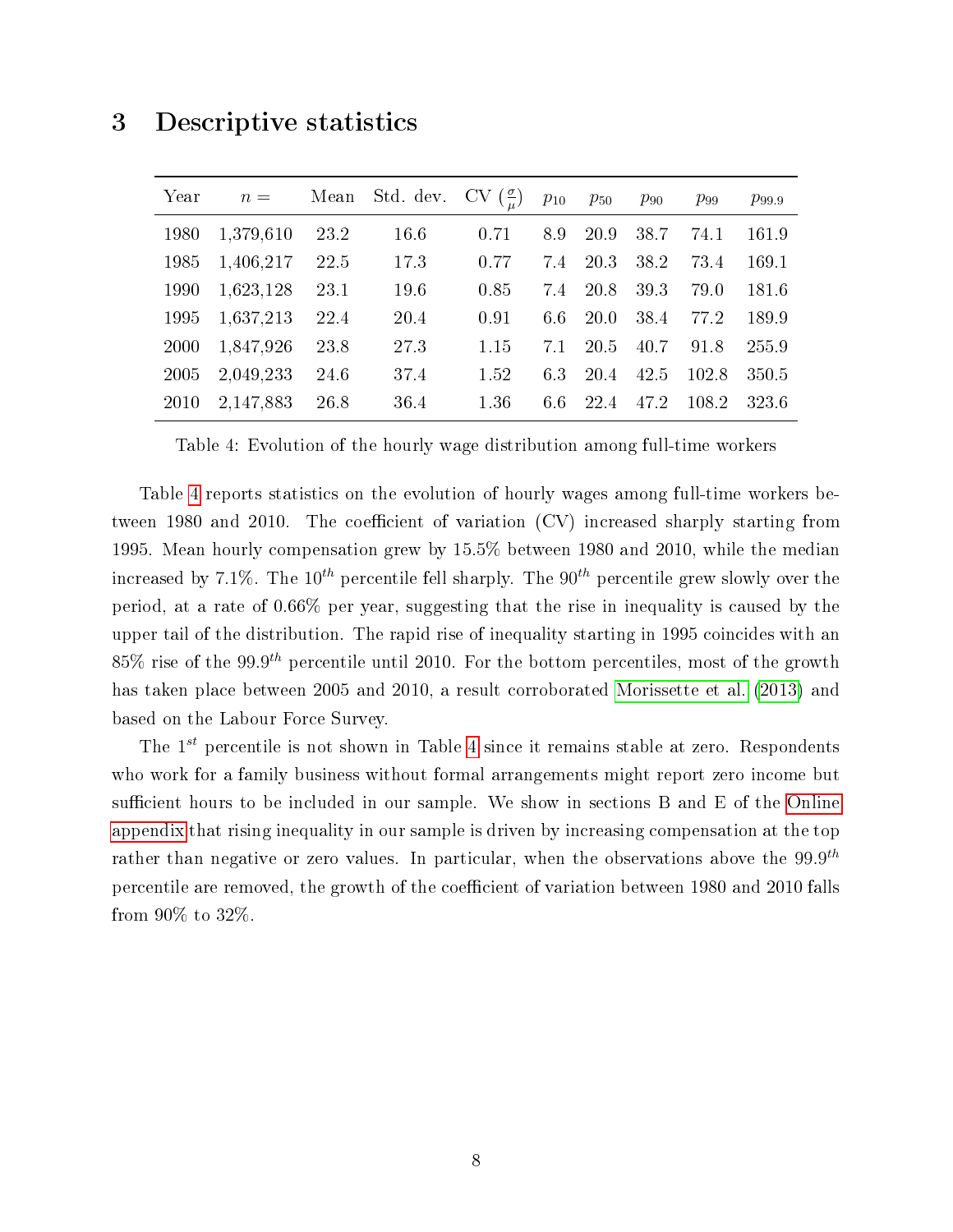

<span id="page-10-0"></span>Figure 2: Hourly compensation among full-time workers and real GDP per hour, 1980-2005. Real GDP per hour obtained from FRED, serie CANRGDPH.

In order to put the values of Table [4](#page-9-1) into context, Figure [2](#page-10-0) compares the evolution of hourly compensation to the evolution of average labour productivity, as measured by real GDP per hour worked. The cumulative percentage growth is normalized to start at 0. Three facts stand out from Figure [2.](#page-10-0) Firstly, the  $50^{th}$ ,  $90^{th}$  and  $99^{th}$  percentiles moved roughly in tandem until 1995, when the 99<sup>th</sup> percentile began to grow much more rapidly than the  $90<sup>th</sup>$ . Secondly, the cumulative growth of the  $99<sup>th</sup>$  percentile over the period is roughly equal to labour productivity growth : even those workers located at the  $99^{th}$  percentile barely kept pace with productivity growth. Finally, the  $99.9^{th}$  percentile grew at the same rate as productivity until 1995, before increasing dramatically and falling slightly after the great recession of 2008.

The next sub-sections detail the evolution of the hourly wage according to different characteristics and quantify the changes that occurred between 1980 and 2010 regarding the composition of the full-time work force.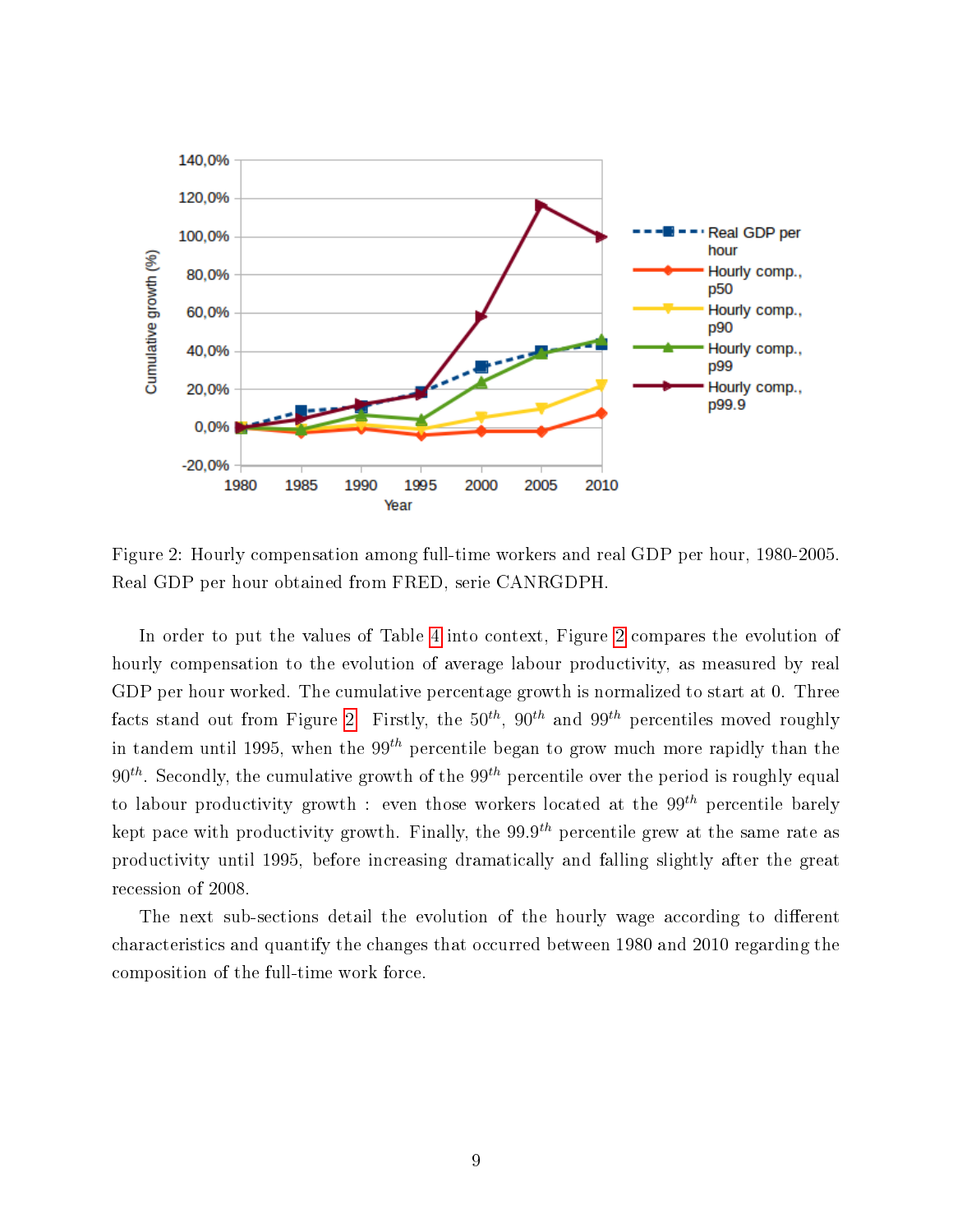#### 3.1 Education

Workers are grouped in five categories : no high school degree, high school degree only, some college (this includes vocational diplomas and  ${\rm CEGEP^2}$  ${\rm CEGEP^2}$  ${\rm CEGEP^2}$ ), bachelor's degree only and completed graduate degree. Table [5](#page-11-1) shows that full-time workers are about two times more likely to hold a college degree (BA or higher) in 2010 than in 1980. It also shows that the high school dropout status among full-time workers fell from 37.3% to 9.1%, with a more sudden drop between 2000 and 2005.

| Year | No degree | ΗS    | Some coll. | ВA    | $>_{\rm BAA}$ |
|------|-----------|-------|------------|-------|---------------|
| 1980 | 37.3%     | 20.9% | 29.1%      | 7.8%  | $5.0\%$       |
| 1985 | 33.3%     | 21.8% | 29.6%      | 9.6%  | 5.7%          |
| 1990 | 25.9%     | 24.2% | 32.6%      | 10.9% | $6.4\%$       |
| 1995 | 21.3%     | 23.6% | 34.7%      | 13.0% | 7.4%          |
| 2000 | 19.1%     | 23.2% | 36.1%      | 14.0% | 7.7%          |
| 2005 | 11.6%     | 24.6% | 39.6%      | 15.4% | 8.8%          |
| 2010 | 9.1%      | 22.9% | 40.1%      | 17.9% | 10.1%         |

<span id="page-11-1"></span>Table 5: Evolution of education status among full-time workers

Table [6](#page-12-0) shows that average hourly compensation fell in 2 categories out of 5 between 1980 and 2010, and in 4 categories out of 5 if we use 2005 as the endpoint. Even for BA holders, the group with the fastest wage growth, average hourly compensation increased by 8.7% over the period, versus 15.5% among all full-time workers. Together, Tables [5](#page-11-1) and [6](#page-12-0) suggest that rising educational attainments have compensated for sluggish wage growth within skill groups.

Table [7](#page-12-1) shows the evolution of the coefficient of variation of hourly compensation. Inequality growth was substantial within each group but was highest among college educated workers. The coefficient of variation does not increase monotonically with education, but rather seems to have a U-shaped relation, a finding that differs from studies based on US data [\(Lemieux, 2006\)](#page-25-2)<sup>[3](#page-11-2)</sup>. This might be caused by higher measurement error among full-time workers with less education, especially if their labour supply varies more over time.

<span id="page-11-0"></span><sup>&</sup>lt;sup>2</sup>The CEGEP is an institution specific to Quebec. Students can earn either a terminal 3-year diploma that is the equivalent of an associate degree, or a 2-year degree which typically leads to undergraduate studies.

<span id="page-11-2"></span><sup>3</sup>Strictly speaking, [Lemieux](#page-25-2) [\(2006\)](#page-25-2) uses the log of wages. Calculating the variance of the log with Canadian data yields the same U-shaped relation as the coefficient of variation.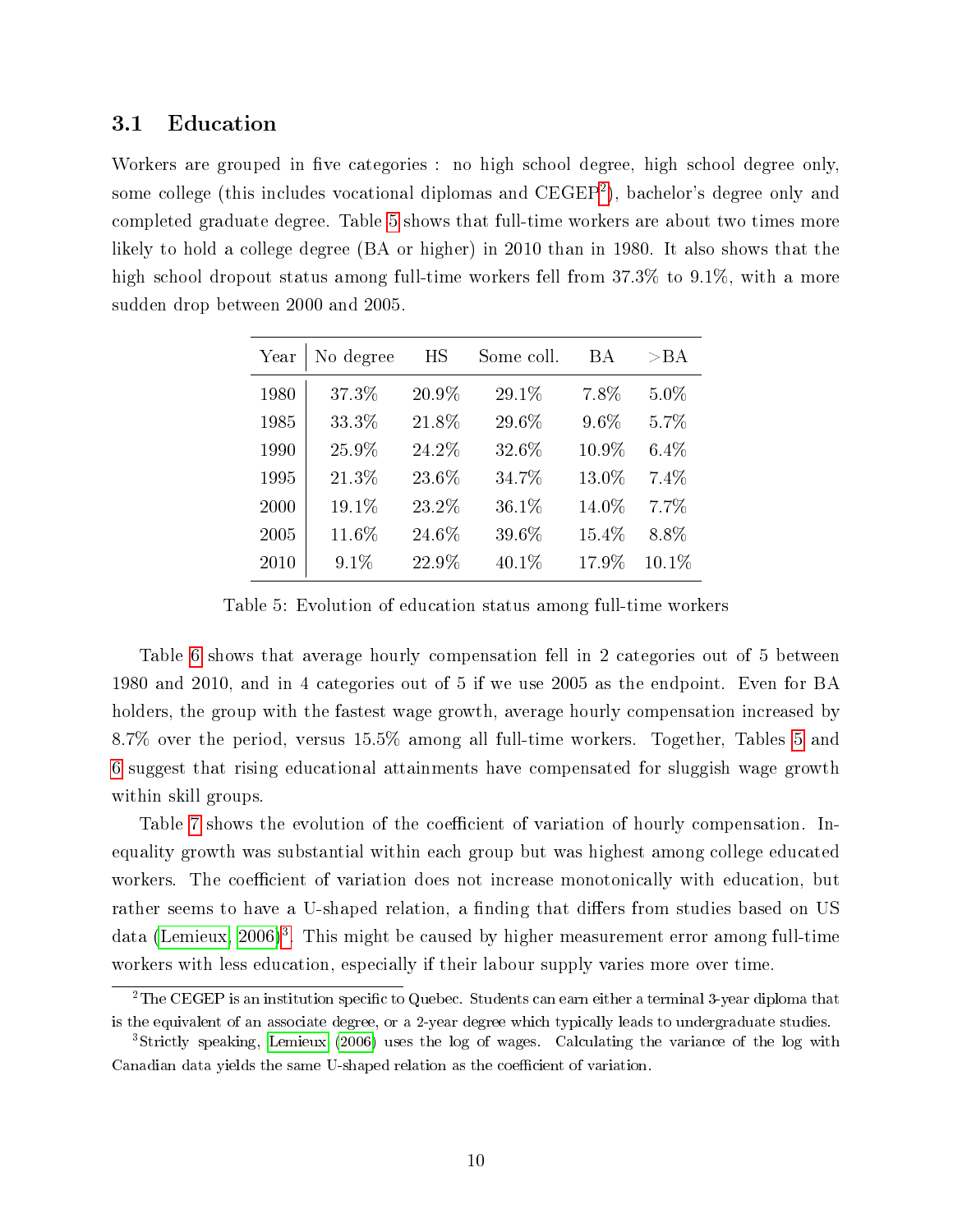| Year                    | No degree | HS       | Some coll. | BA       | >BA      |
|-------------------------|-----------|----------|------------|----------|----------|
| 1980                    | 19.5      | 21.2     | 24.0       | 32.0     | 40.7     |
| 1985                    | 18.5      | 20.5     | 22.6       | 30.8     | 39.4     |
| 1990                    | 18.3      | 20.6     | 23.2       | 30.8     | 39.3     |
| 1995                    | 17.3      | 19.7     | 22.0       | 28.8     | 37.0     |
| 2000                    | 17.7      | 20.2     | 22.9       | 31.7     | 39.3     |
| 2005                    | 16.7      | 19.9     | 23.1       | 32.9     | 40.5     |
| 2010                    | 17.7      | 21.0     | 24.8       | 34.8     | 41.6     |
| Total growth, 1980-2005 | $-14.5\%$ | $-6.1\%$ | $-3.8\%$   | $+2.7\%$ | $-0.4\%$ |
| Total growth, 1980-2010 | $-9.3\%$  | $-0.9\%$ | $+3.5\%$   | $+8.7\%$ | $+2.4\%$ |

Table 6: Mean hourly compensation among full-time workers, by year and education

<span id="page-12-0"></span>

| Year                    | No degree | HS    | Some coll. | <b>BA</b> | >BA      |
|-------------------------|-----------|-------|------------|-----------|----------|
| 1980                    | 0.71      | 0.64  | 0.60       | 0.67      | 0.71     |
| 1985                    | 0.80      | 0.69  | 0.60       | 0.74      | 0.76     |
| 1990                    | 0.95      | 0.81  | 0.69       | 0.79      | 0.78     |
| 1995                    | 1.18      | 0.78  | 0.73       | 0.86      | 0.86     |
| 2000                    | 0.96      | 0.93  | 0.81       | 1.38      | 1.22     |
| 2005                    | 1.72      | 1.24  | 1.05       | 1.60      | 1.75     |
| 2010                    | 1.24      | 1.19  | 0.96       | 1.53      | 1.42     |
| Total growth, 1980-2005 | 143.6%    | 92.0% | 75.6%      | 139.8 %   | 145.9 %  |
| Total growth, 1980-2010 | 75.8%     | 83.9% | 59.3%      | 129.7 %   | $99.3\%$ |

<span id="page-12-1"></span>Table 7: Coefficient of variation of hourly compensation, by year and education

Using either 1980 or 2005 as a reference year for within-group variances, we find that weighting the variances with the composition of 2005 rather than 1980 results in a higher variance in both cases. Repeating this exercise using 1980 and 2010 shows that the composition of 2010 also results in the highest residual inequality. It follows that rising educational attainments should explain part of the increase in residual inequality.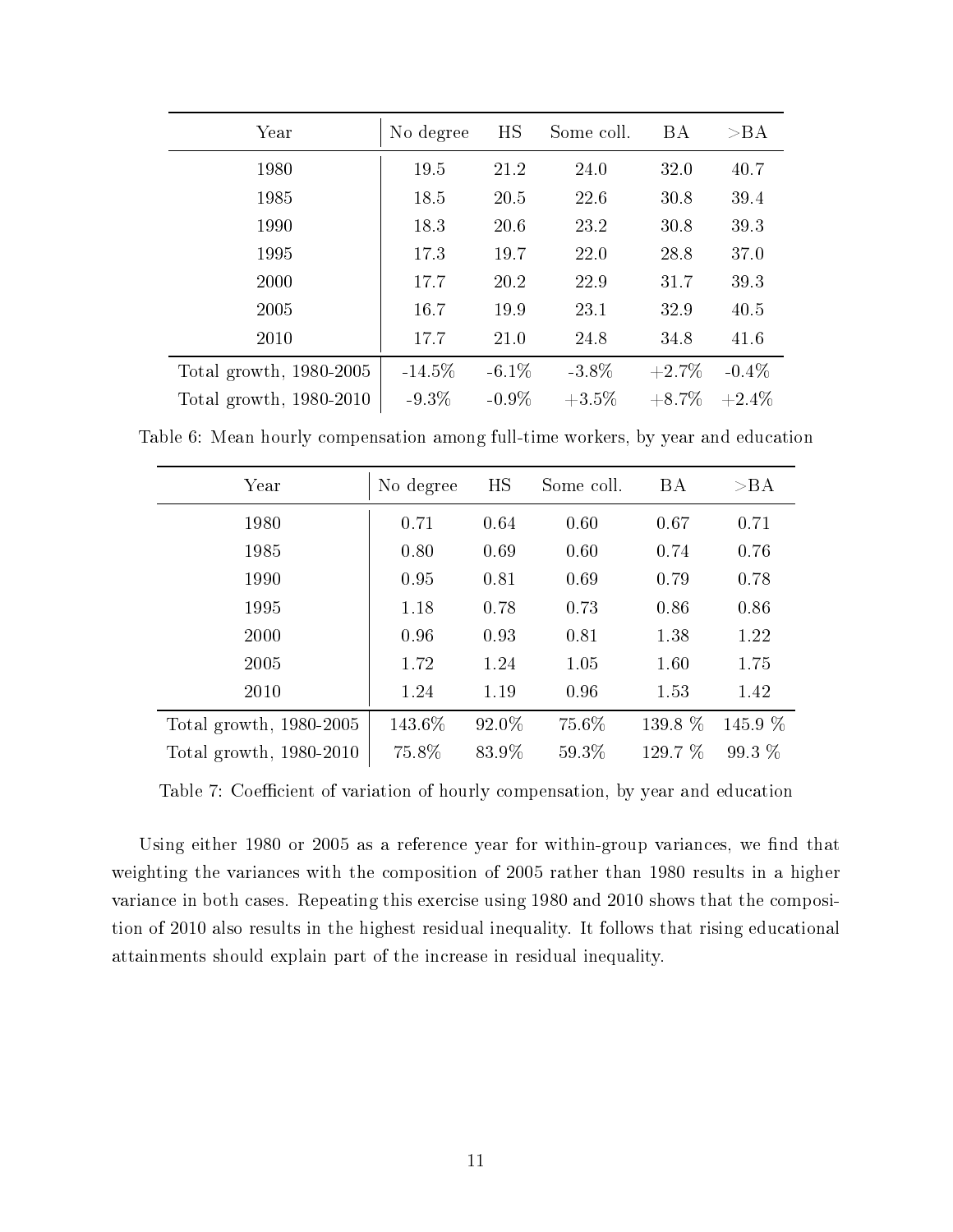#### 3.2 Potential experience

|      | Potential experience $(Exp)$ |           |           |           |         |  |  |  |
|------|------------------------------|-----------|-----------|-----------|---------|--|--|--|
| Year | $0-9$                        | $10 - 19$ | $20 - 29$ | $30 - 39$ | $40+$   |  |  |  |
| 1980 | 29.8%                        | 26.7%     | 19.4%     | $16.4\%$  | $7.7\%$ |  |  |  |
| 1985 | 25.2%                        | 30.6%     | 21.8%     | 15.4\%    | $7.0\%$ |  |  |  |
| 1990 | 22.4%                        | 31.6%     | 25.3%     | 14.7%     | $6.0\%$ |  |  |  |
| 1995 | 18.6%                        | 30.3%     | 29.7%     | 16.2%     | 5.1%    |  |  |  |
| 2000 | 19.1%                        | 26.4%     | 31.2%     | 18.3%     | $5.0\%$ |  |  |  |
| 2005 | 19.9%                        | 23.6%     | 29.7%     | 20.5%     | $6.2\%$ |  |  |  |
| 2010 | 19.6%                        | 23.1\%    | 26.9%     | 22.8%     | 7.8%    |  |  |  |

<span id="page-13-0"></span>Table 8: Evolution of potential experience among full-time workers

We define potential experience as  $Exp = Age - Years$  of schooling  $-6$ . Since the 2006 census and the NHS do not measure years of schooling, we allocate them based on the highest degree completed and demographic characteristics. Part D of the [Online appendix](#page-26-4) details the procedure. Table [8](#page-13-0) shows the evolution of potential experience in our sample. Almost 27% of full-time workers are part of the category with 20-29 years of experience in 2010, up from 19.4% in 1980. On the other hand, the 0-9 category underwent a 10% decline over the same period.

Table [9](#page-14-0) shows that average compensation grew in every category between 1980 and 2010. Interesingly, hourly compensation growth was fastest in the categories that also experienced the biggest increase in demographic weight. In particular, growth in the 20-29 category was faster than average compensation growth among all full-time workers. The interaction of this trend and population aging explains a signicant proportion of compensation growth between 1980 and 2010. This pattern differs from the trends in Tables [5](#page-11-1) and [6,](#page-12-0) where rising educational attainments offset stagnating wages within each category. Note that the unconditional wage gap between younger and older workers has expanded over the period.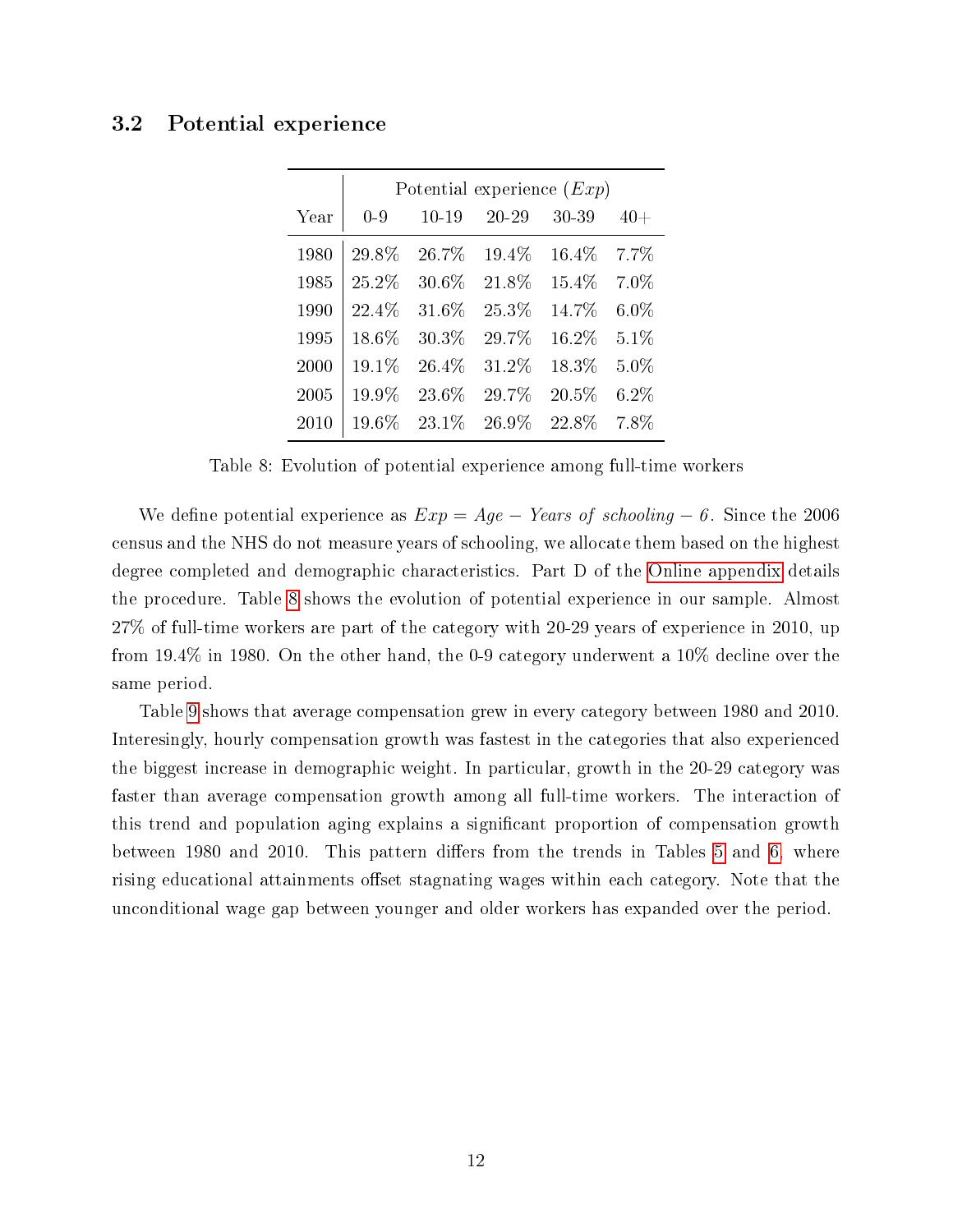| Year                      | $0 - 9$  | $10-19$ | $20 - 29$ | 30-39  | $40 +$ |
|---------------------------|----------|---------|-----------|--------|--------|
| 1980                      | 19.6     | 25.1    | 25.7      | 24.9   | 20.6   |
| 1985                      | 18.2     | 24.04   | 25.0      | 24.2   | 19.9   |
| 1990                      | 18.7     | 24.0    | 25.8      | 24.7   | 20.1   |
| 1995                      | 17.6     | 22.8    | 24.8      | 24.0   | 19.5   |
| 2000                      | 18.6     | 24.7    | 25.8      | 25.3   | 20.6   |
| 2005                      | 18.4     | 25.5    | 27.3      | 26.6   | 21.7   |
| 2010                      | 20.4     | 27.8    | 30.0      | 28.5   | 23.6   |
| Total growth, $1980-2005$ | $-6.1\%$ | 1.5%    | $6.1\%$   | 7.0%   | 5.4%   |
| Total growth, $1980-2010$ | $4.5\%$  | 10.7%   | $16.7\%$  | 14.7\% | 14.6\% |

<span id="page-14-0"></span>Table 9: Mean hourly compensation among full-time workers, by year and potential experience

| Year                    | $0-9$ | $10 - 19$ | $20 - 29$ | 30-39  | $40+$  |
|-------------------------|-------|-----------|-----------|--------|--------|
| 1980                    | 0.59  | 0.67      | 0.74      | 0.76   | 0.87   |
| 1985                    | 0.64  | 0.68      | 0.77      | 0.85   | 1.04   |
| 1990                    | 0.65  | 0.73      | 0.81      | 0.99   | 1.42   |
| 1995                    | 0.74  | 0.75      | 0.78      | 1.11   | 1.81   |
| 2000                    | 0.84  | 0.98      | 1.00      | 1.39   | 2.17   |
| 2005                    | 0.82  | 1.24      | 1.41      | 1.80   | 2.58   |
| 2010                    | 0.74  | 0.95      | 1.27      | 1.43   | 2.79   |
| Total growth, 1980-2005 | 38.2% | 84.9%     | 90.9%     | 137.6% | 197.9% |
| Total growth, 1980-2010 | 25.8% | 42.8%     | 71.0\%    | 89.6%  | 222.4% |

<span id="page-14-1"></span>Table 10: Coefficient of variation of hourly compensation, by year and potential experience

Finally, Table [10](#page-14-1) shows that within-group inequality increases monotically with experience, in agreement with a model of human capital accumulumation in which workers invest in on-the-job training at differing rates [\(Mincer, 1974\)](#page-25-9). The relationship between experience and inequality is much more convex in 2005 and 2010 than in 1980. Regardless of the reference year for within-group variances, the aging of the workforce increases residual inequality.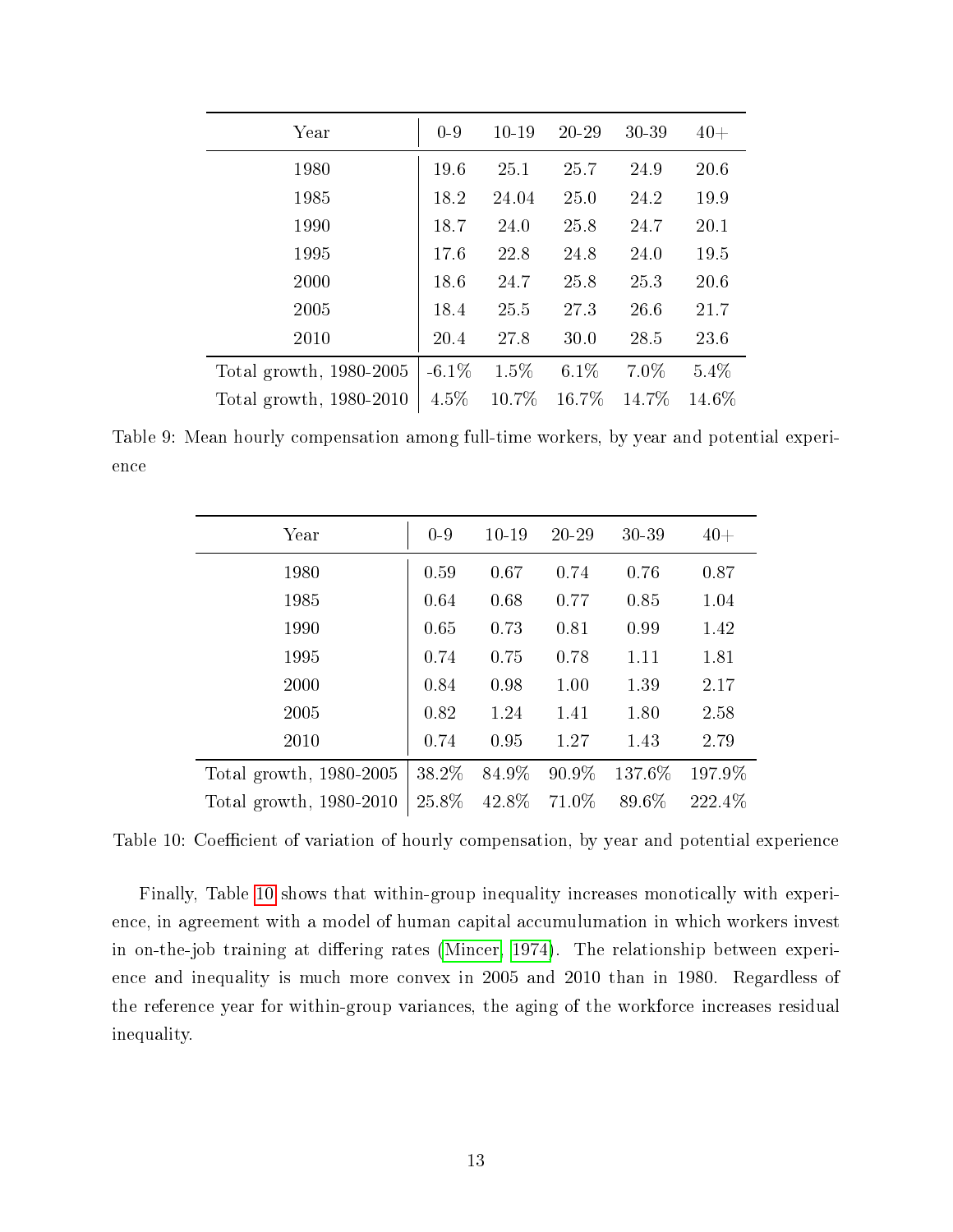#### 3.3 Gender

| Year | Women    | Men      |
|------|----------|----------|
| 1980 | $31.4\%$ | $68.6\%$ |
| 1985 | $34.2\%$ | $65.8\%$ |
| 1990 | 37.8%    | $62.2\%$ |
| 1995 | 38.7%    | $61.4\%$ |
| 2000 | $40.2\%$ | $59.8\%$ |
| 2005 | 41.1%    | $58.9\%$ |
| 2010 | $42.6\%$ | $57.4\%$ |

<span id="page-15-0"></span>Table 11: Evolution of gender among full-time workers

Table [11](#page-15-0) shows that the proportion of women among full-time workers rose from 31.4% in 1980 to 42.6% in 2010. Since women have lower wages than men, as shown in Table [12,](#page-15-1) their entry in the labour market can increase between-group inequality. On the other hand, Table [12](#page-15-1) also shows that inequality is lower among women and grew more slowly for them during the period, reducing the growth of residual inequality. Since residual inequality is the biggest component of total inequality, the increased labour force participation of women is likely to have curbed the growth of the variance of wages. [Lemieux and Riddell](#page-25-7) [\(2015\)](#page-25-7) find that men represented 81.2% of the top 1% in 2005, an explanation for why within-group inequality is much lower among women.

|                         | Average  |        | CV    |        |
|-------------------------|----------|--------|-------|--------|
| Year                    | Women    | Men    | Women | Men    |
| 1980                    | 17.8     | 25.7   | 0.55  | 0.71   |
| 1985                    | 17.9     | 24.9   | 0.57  | 0.79   |
| 1990                    | 18.9     | 25.7   | 0.62  | 0.89   |
| 1995                    | 19.2     | 24.5   | 0.64  | 0.98   |
| 2000                    | 20.3     | 26.1   | 0.77  | 1.25   |
| 2005                    | 21.2     | 27.0   | 0.90  | 1.70   |
| 2010                    | 23.6     | 29.1   | 0.81  | 1.54   |
| Total growth, 1980-2005 | $19.1\%$ | 5.1%   | 63.6% | 139.4% |
| Total growth, 1980-2010 | 32.6%    | 13.2\% | 47.3% | 116.9% |

<span id="page-15-1"></span>Table 12: Mean and coefficient of variation of hourly compensation, by year and gender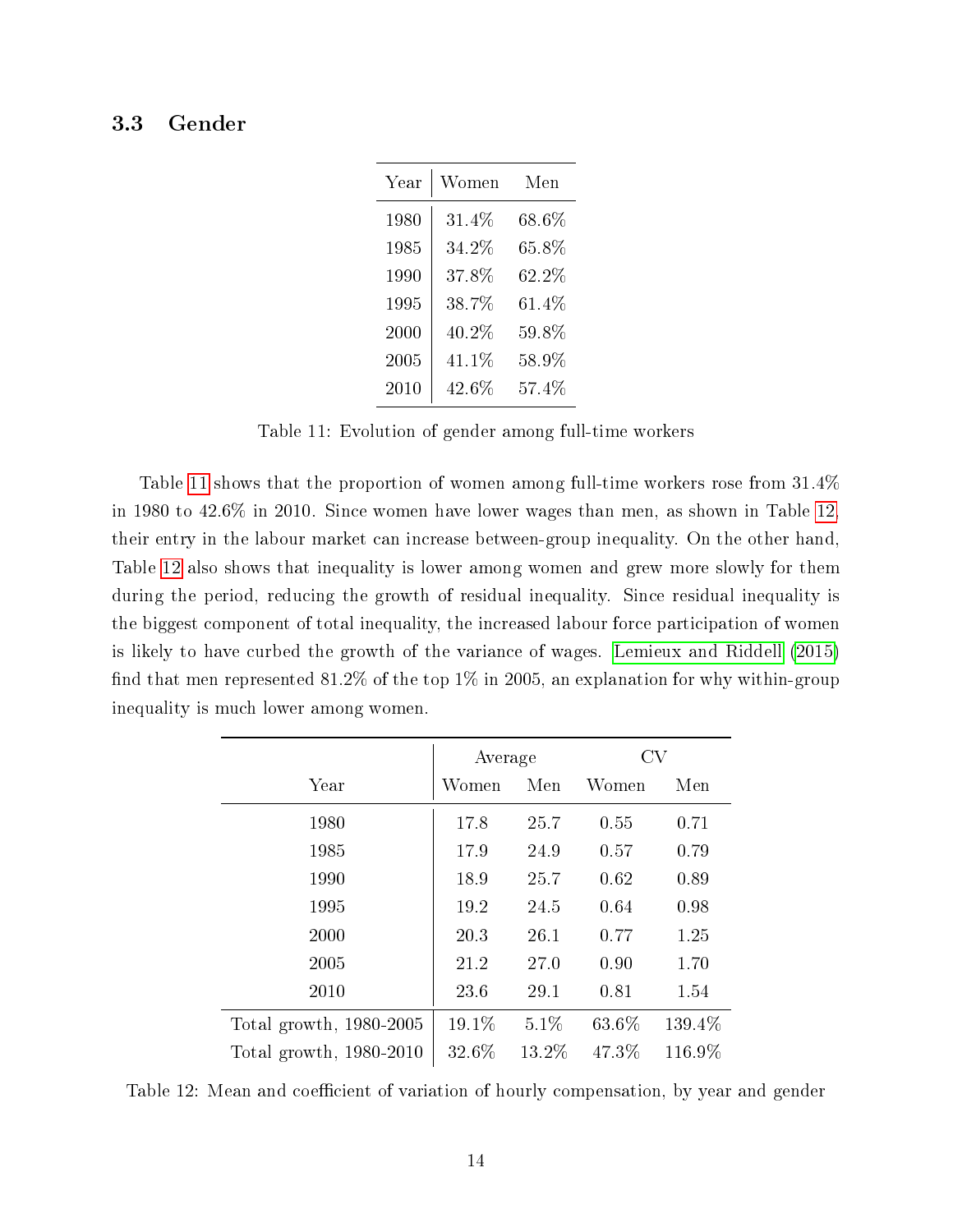#### 3.4 Immigrant status

|                         | Average        |                    | CV      |            |
|-------------------------|----------------|--------------------|---------|------------|
| Year                    | <b>Natives</b> | Immigrants Natives |         | Immigrants |
| 1980                    | 23.1           | 23.6               | 0.71    | 0.72       |
| 1985                    | 22.4           | 23.0               | 0.75    | 0.85       |
| 1990                    | 23.1           | 23.5               | 0.80    | 1.02       |
| 1995                    | 22.5           | 22.1               | 0.86    | 1.09       |
| 2000                    | 23.8           | 23.6               | 1.11    | 1.27       |
| 2005                    | 24.9           | 23.5               | 1.45    | 1.77       |
| 2010                    | 27.1           | 25.6               | 1.34    | 1.42       |
| Total growth, 1980-2005 | $7.8\%$        | $-0.4\%$           | 104.2\% | 145.8%     |
| Total growth, 1980-2010 | 17.3%          | $8.5\%$            | 88.7%   | 97.2%      |

<span id="page-16-1"></span>Table 13: Mean and coefficient of variation of hourly compensation, by year and immigrant status

The share of immigrants in the full-time workforce rose slightly between 1980 and 2010, from 21.1% to 23.3%. Table [13](#page-16-1) shows a reversal in the relative position of natives and immigrants : starting in 1995, hourly compensation becomes higher for natives than for immigrants. This reversal can be explained by other observable characteristics : for instance, native Canadians are aging faster than immigrants and earn higher wages as a result of their higher experience. [Boudarbat and Lemieux](#page-25-10)  $(2014)$  also find that immigrants now get lower returns on their education and are increasingly penalized if their language skills are lacking.

Table [13](#page-16-1) shows that inequality grew faster among immigrants. This trend is consistent with the sharp decline that occured at the bottom of the wage distribution of immigrants. another fact documented in [Boudarbat and Lemieux](#page-25-10) [\(2014\)](#page-25-10).

# <span id="page-16-0"></span>4 Results

#### <span id="page-16-3"></span>4.1 Variance decomposition

The following is true for any pair of random variables :

<span id="page-16-2"></span>
$$
Var[Y] = E_X \left[ Var[Y|X] \right] + Var_X \left[ E[Y|X] \right] \tag{1}
$$

If Y in equation [\(1\)](#page-16-2) measures income and X are observable characteristics, the first term on the right-hand side corresponds to residual inequality and the second term, to between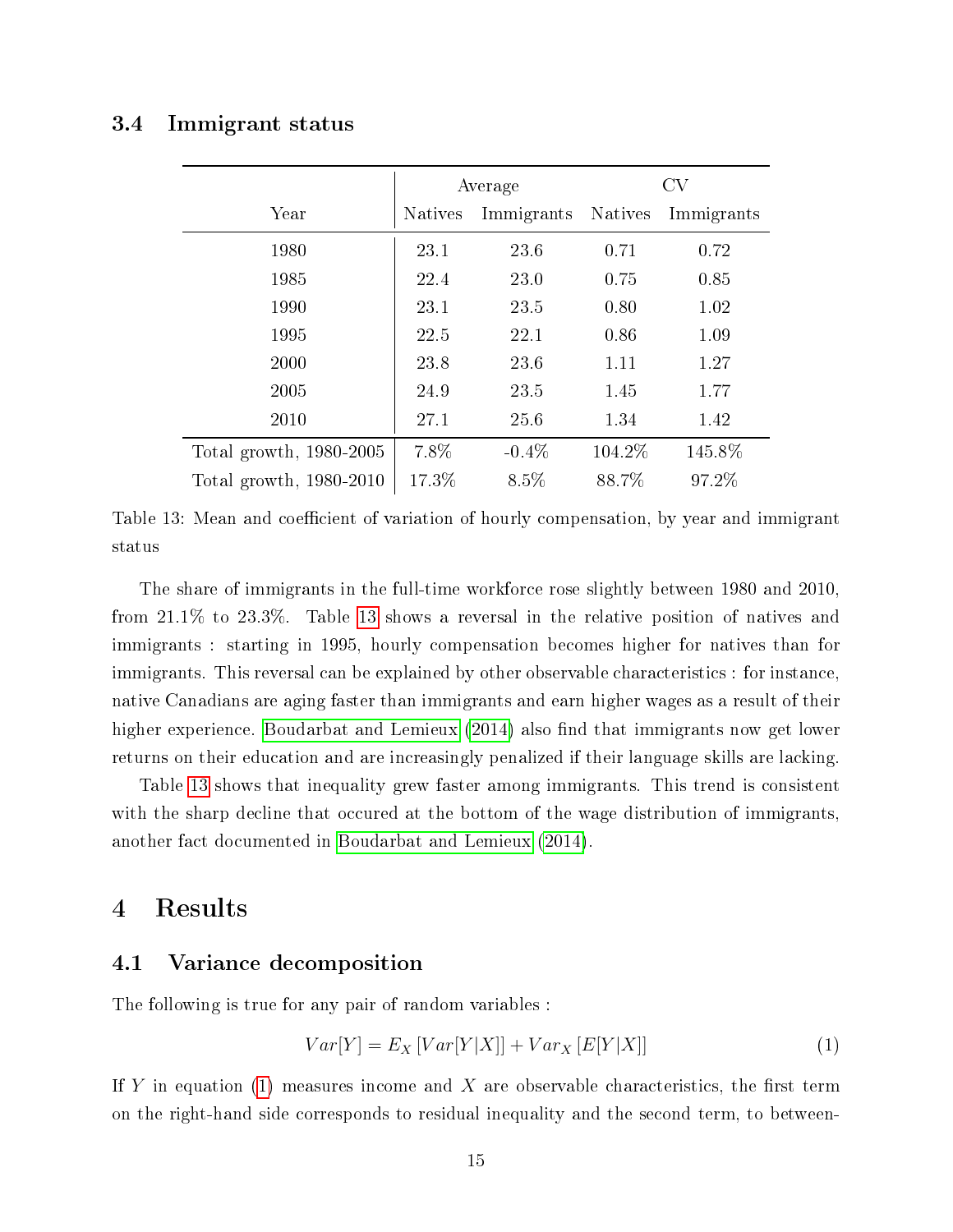group inequality. We use this formula to compute the respective contributions of residual and between-group inequality to the evolution of  $Var[Y]$  between two periods:

$$
Var[Y_t] - Var[Y_s] = (E_{X_t}[Var[Y_t|X]] - E_{X_s}[Var[Y_s|X]])
$$
  
+ 
$$
(Var_{X_t}[E[Y_t|X]] - Var_{X_s}[E[Y_s|X]]).
$$
 (2)

 $X_t$  denotes the distribution of observable characteristics at time t, and  $Y_t|X$  the conditional distribution of wages at time  $t$  for a given vector of characteristics. For instance,  $E_{X_t}\big[Var[Y_s|X]\big]$  is the mean of the within-group variances at time s, weighted by the shares of the groups at time  $t$ . Finally, we divide each of the right-hand-side components into a composition and a structural effect:

$$
Var[Y_t] - Var[Y_s] = \left( E_{X_t} \left[ Var[Y_t|X] \right] - E_{X_t} \left[ Var[Y_s|X] \right] \right) \tag{I}
$$

$$
+\left(E_{X_t}\big[Var[Y_s|X]\big] - E_{X_s}\big[Var[Y_s|X]\big]\right) \tag{II}
$$

$$
+\left( Var_{X_t}\left[E[Y_t|X]\right] - Var_{X_t}\left[E[Y_s|X]\right]\right) \tag{III}
$$

$$
+\left( Var_{X_{t}}\big[E[Y_{s}|X]\big] - Var_{X_{s}}\big[E[Y_{s}|X]\big]\right). \tag{IV}
$$

 $(1) + (II)$  gives the contribution of residual inequality, while  $(III) + (IV)$  represents the contribution of between-group inequality. (I) captures changes in residual inequality between s and t that are caused solely by the evolution of within-group variances : the composition of the workforce is held fixed. One important point from Section [3](#page-9-0) is that wage inequality increased within every education level, every experience category, and so forth. This pervasive rise in within-group variances is quantified by term  $(I)$ . By contrast, (II) captures the interaction of demographic changes and heteroscedasticity. Within-group variances are set to a baseline level, and the composition of the workforce varies over time. For instance, if educated workers' wages are more dispersed, the impact of increased schooling on residual inequality will be captured by this term. (III) quantifies the impact of changing skill differentials, such as the return to schooling or experience. Finally,  $(IV)$  represents the contribution of a change in the dispersion of observable characteristics when skill returns are fixed.

Conceptually, (I) and (III) quantify the impact of changes in the wage structure on residual and between-group inequality, respectively. The skill distribution of year  $t$  is used as a counterfactual and the wage structure is allowed to vary. Similarly, (II) and (IV) capture the influence of composition effects on residual and between-group inequality. The composition of the workforce varies while the wage structure of year s serves as a counterfactual.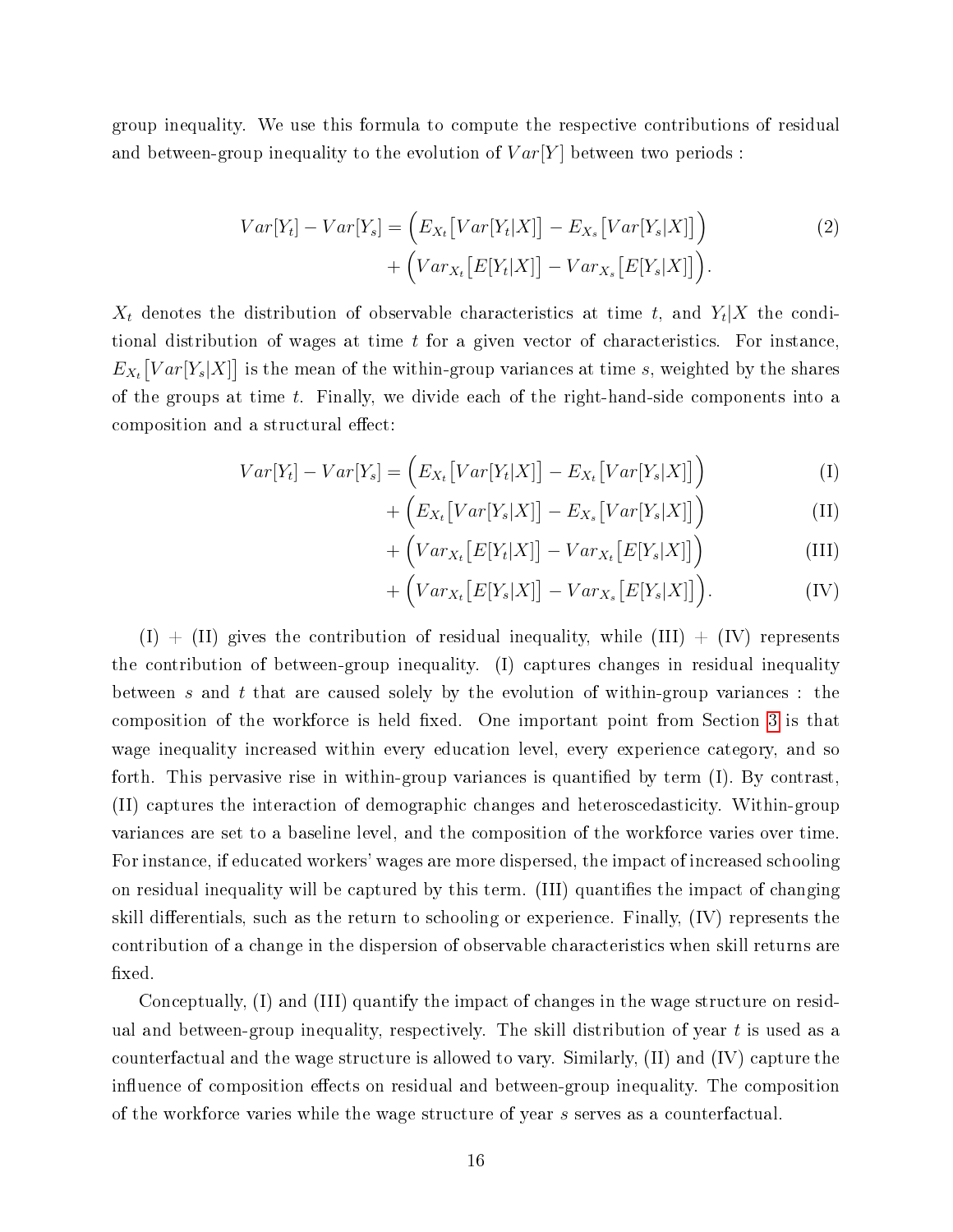To compute the decomposition, we drop every observation with hourly compensation below 1\$ and use the log of wages in order to remove the effect of a changing mean on the variance. Respondents are allocated to a cell that corresponds to their gender, immigrant status, potential experience and education categories (the categories used are the same as in Section [3\)](#page-9-0). Table [14](#page-18-0) presents the results when the skill distribution of 1981 ( $t = 1981$ ) and the wage structure of 2006 ( $s = 2006$ ) are used.

| Total variation $=100\%$ |      |                                                                    |                                                                 |  |
|--------------------------|------|--------------------------------------------------------------------|-----------------------------------------------------------------|--|
|                          |      | Residual inequality $= 84.5\%$ Between-group inequality $= 15.5\%$ |                                                                 |  |
|                          |      |                                                                    | Structure (I) Composition (II) Structure (III) Composition (IV) |  |
| 76.9%                    | 7.7% | 12.9%                                                              | 2.6%                                                            |  |

 $T_{\text{t-1}}$  is relation = 1000%

<span id="page-18-0"></span>Table 14: Variance decomposition, skill distribution of 1981, wage structure of 2006

As foreshadowed by Section [3,](#page-9-0) (I), the component linked to within-group variances is the dominant factor. Composition effects account for only  $7.7\%/84.5\% = 9.1\%$  of the increase in residual inequality. Since wage inequality is much lower among women in the wage structure of 2006, the entry of women in the labour force over the period offsets the impact of rising educational attainments and experience levels on residual inequality. (III) is quantitatively important because the wages of dropouts and younger workers fell substantially between 1981 and 2006. The wage gap between natives and immigrants, which was mostly absent in 1981, expanded substantially over the period, also contributing to the between-group, structural component. Table [15](#page-18-1) shows that using the wage structure of 2011 generates roughly the same results.

| Total variation = $100\%$      |        |                                     |                                                                 |  |
|--------------------------------|--------|-------------------------------------|-----------------------------------------------------------------|--|
| Residual inequality $= 85.5\%$ |        | Between-group inequality $= 14.5\%$ |                                                                 |  |
|                                |        |                                     | Structure (I) Composition (II) Structure (III) Composition (IV) |  |
| 73.6%                          | 11.9\% | 12.4\%                              | 2.2\%                                                           |  |

<span id="page-18-1"></span>Table 15: Variance decomposition, skill distribution of 1981, wage structure of 2011

Table [16](#page-19-0) shows the same decomposition using the wage structure of 1981 ( $s = 1981$ ,  $t = 2006$ ). The wage structure in 1981 showed much less heteroscedasticity, which explains why composition effects play no role in the rise of residual inequality. Again, the biggest contribution comes from a dramatic rise in within-group variances, and using either 2011 or 2006 as the endpoint does not affect the results. Since more women were part of the labour force in 2006/2011 than in 1981, paying 2006/2011 workers according to the wage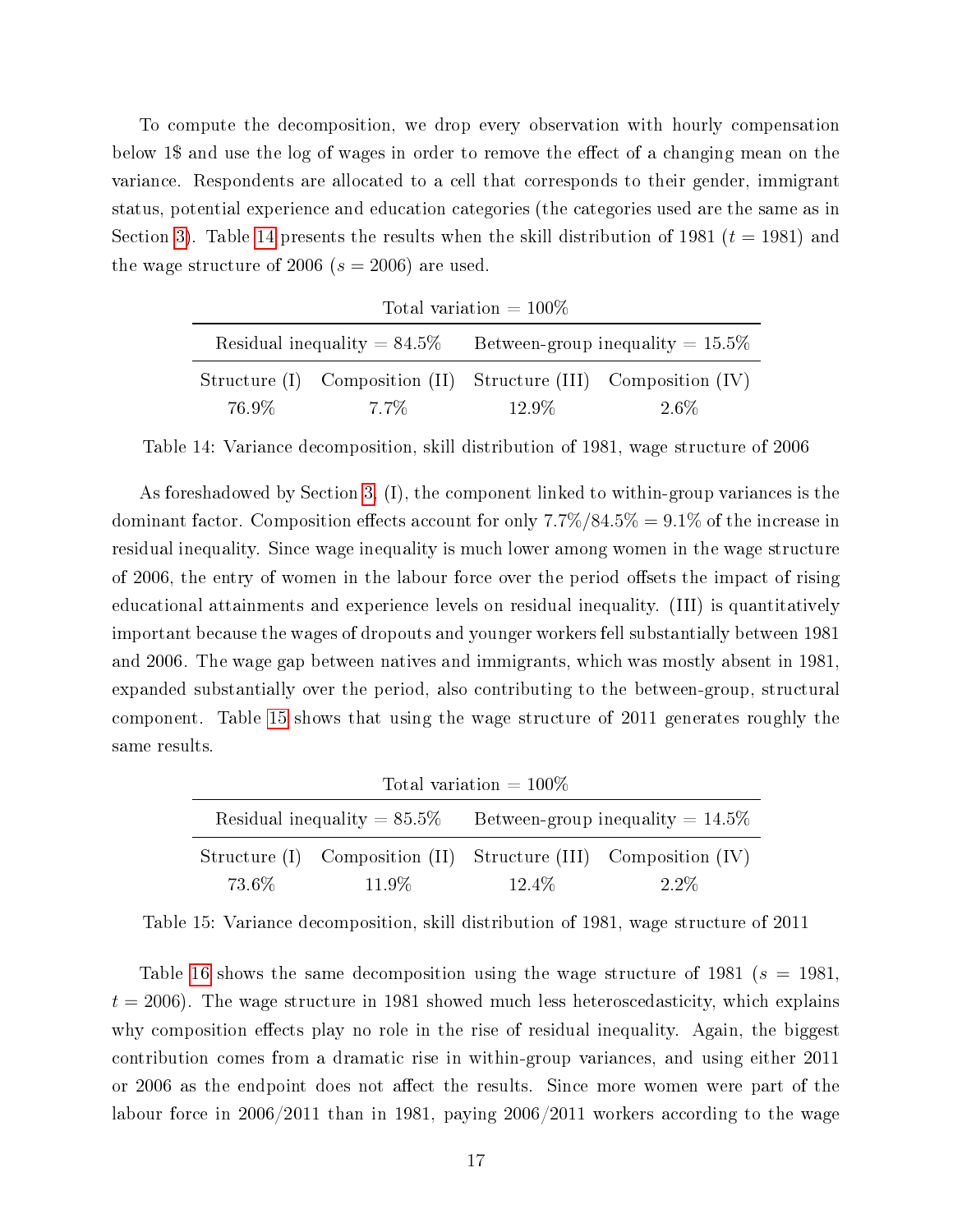| Total variation = $100\%$      |          |                                     |                                                                 |  |
|--------------------------------|----------|-------------------------------------|-----------------------------------------------------------------|--|
| Residual inequality $= 84.5\%$ |          | Between-group inequality $= 15.5\%$ |                                                                 |  |
|                                |          |                                     | Structure (I) Composition (II) Structure (III) Composition (IV) |  |
| 87.1\%                         | $-2.5\%$ | 24.8%                               | $-9.4\%$                                                        |  |

<span id="page-19-0"></span>Table 16: Variance decomposition, skill distribution of 2006, wage structure of 1981

structure of 1981, with its larger gender wage gap, results in a higher contribution of (III). Also, educational attainments and potential experience are more dispersed in 2006/2011, which magnifies the impact of expanding wage gaps and results in a higher contribution of (III). Finally, (IV) shows that if the wage structure of 1981 would have prevailed, demographic changes such as increased educational attainments among younger cohorts would have lowered between-group inequality.

| Total variation $= 100\%$ |          |                                                                    |                                                                |  |
|---------------------------|----------|--------------------------------------------------------------------|----------------------------------------------------------------|--|
|                           |          | Residual inequality $= 85.5\%$ Between-group inequality $= 14.5\%$ |                                                                |  |
|                           |          |                                                                    | Structure(I) Composition (II) Structure (III) Composition (IV) |  |
| 85.8%                     | $-0.3\%$ | 26.5%                                                              | $-12.0\%$                                                      |  |

Table 17: Variance decomposition, skill distribution of 2011, wage structure of 1981

Although our variance decomposition incorporates the effect of top wages, they are only based on the first two moments of the wage distribution. The next section addresses this limitation by focusing on several counterfactual percentiles.

#### <span id="page-19-2"></span>4.2 Conterfactual percentiles

Suppose we would like to know the wage distribution that would have prevailed in 2006 if 2006 workers had been paid with the 1981 wage structure. The simplest way to obtain such a distribution is to re-weight the distribution of 1981 characteristics in order to make it identical to the 2006 distribution. Formally, if  $X$  denotes workers' characteristics, we want to find  $\Psi_i$  such that :

$$
P(X = x_i | Year = 1981) \times \Psi_i = P(X = x_i | Year = 2006)
$$
\n(3)

for each skill group i. Since we have grouped workers into a number of mutually exclusive cells, the computation of  $\Psi_i$  is trivial :

<span id="page-19-1"></span>
$$
\Psi_i = \frac{P(X = x_i | Year = 2006)}{P(X = x_i | Year = 1981)}
$$
\n(4)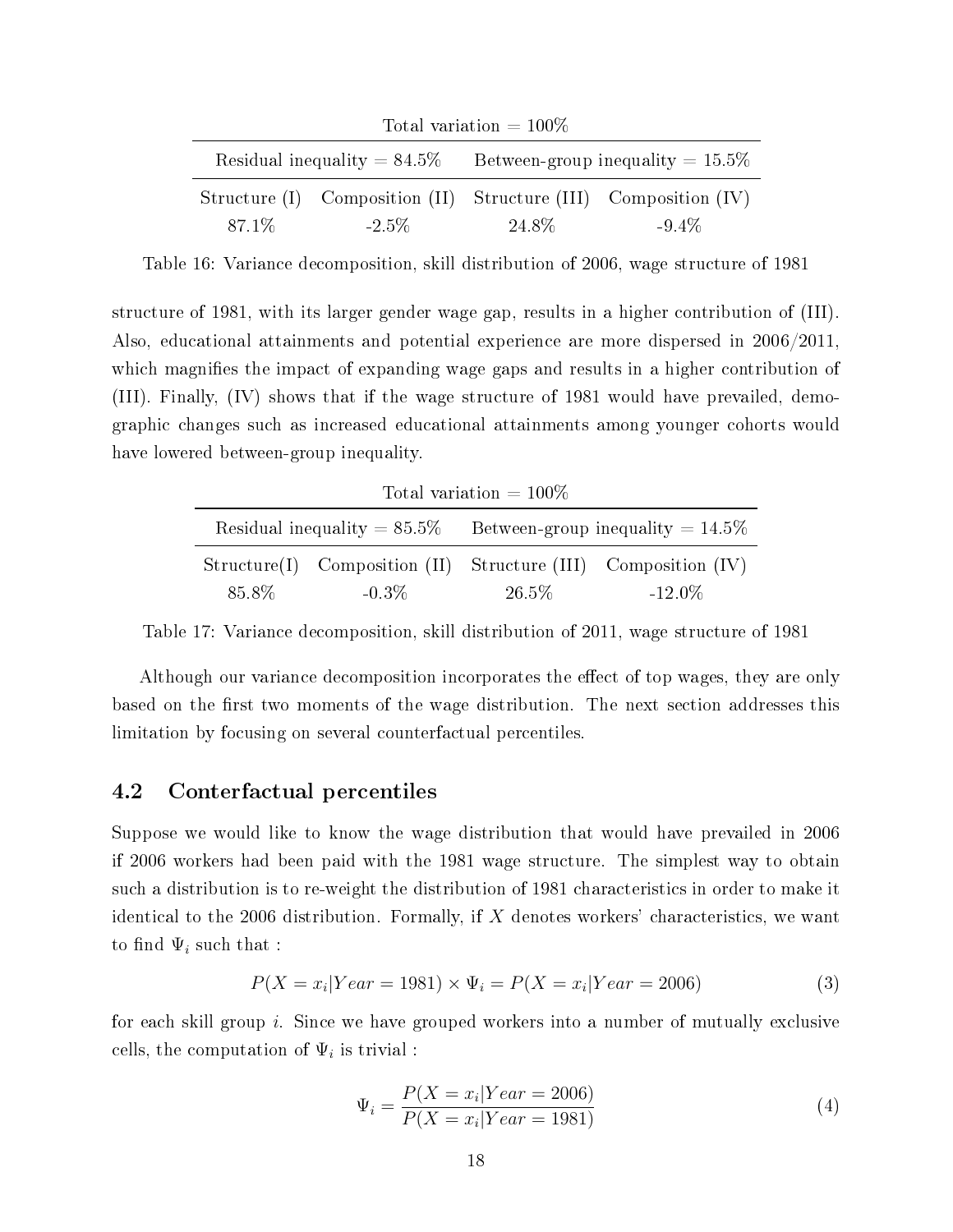Equation [4](#page-19-1) is a particular case of the DFL [\(DiNardo, Fortin, and Lemieux, 1996\)](#page-25-3) method. Using this formula, we compute selected counterfactual percentiles of the wage distribution, using both 1981 and 2011 as reference years for the composition of the workforce. Now, suppose that the evolution of the distribution of wages between 1981 and 2011 is caused only by composition effects. The graphs of the counterfactual percentiles will form two horizontal lines that will bound the graph of the percentile under consideration, since the composition of the workforce is held constant in counterfactual scenarios. On the contrary, if changes in the distribution are caused solely by changes in the wage structure, the graphs of the counterfactual percentiles are going to be superimposed on the graph of the observed percentile. Thus, a large gap between the counterfactual percentiles and the true percentile indicates that composition effects drive the evolution of wages at this percentile.

Figure [3](#page-20-0) shows that average compensation stagnates or falls by one dollar per hour over the period if the skill distribution is held constant (at 1981 or 2011). The fall is steeper for the median, as can be seen from Figure [4.](#page-21-0) Median compensation drops between 1.7 and 2.8 dollars per hour when we fix the workforce's composition. Perhaps more surprisingly, the situation is similar for the 90<sup>th</sup> percentile : a 22% percent gain over the period essentially vanishes when composition effects are removed (Figure [5\)](#page-21-1).



<span id="page-20-0"></span>Figure 3: Average hourly compensation among full-time workers, actual and conterfactual with composition of year B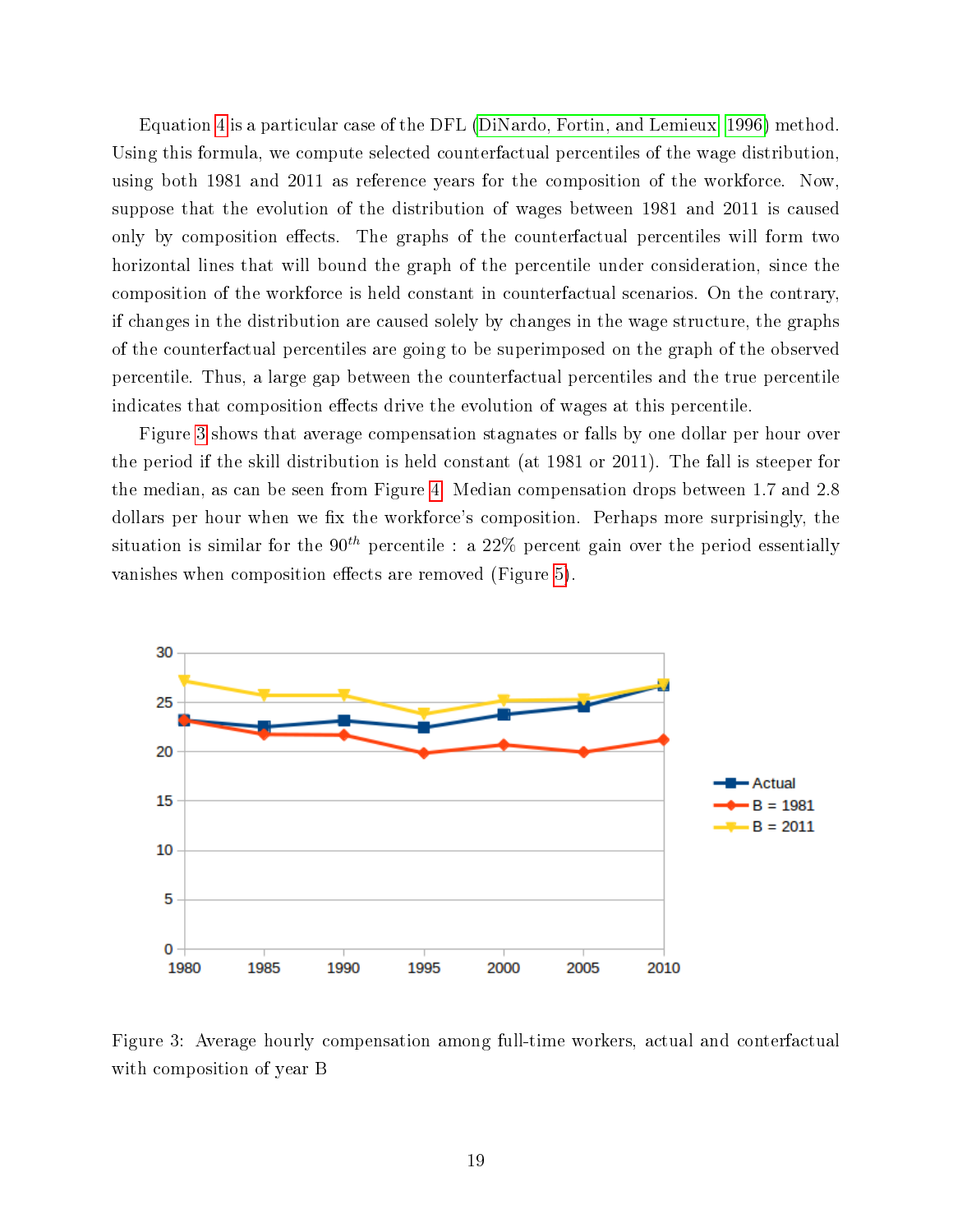

<span id="page-21-0"></span>Figure 4: Median hourly compensation among full-time workers, actual and conterfactual with composition of year B



<span id="page-21-1"></span>Figure 5: Hourly compensation among full-time workers,  $90<sup>th</sup>$  percentile, actual and conterfactual with composition of year B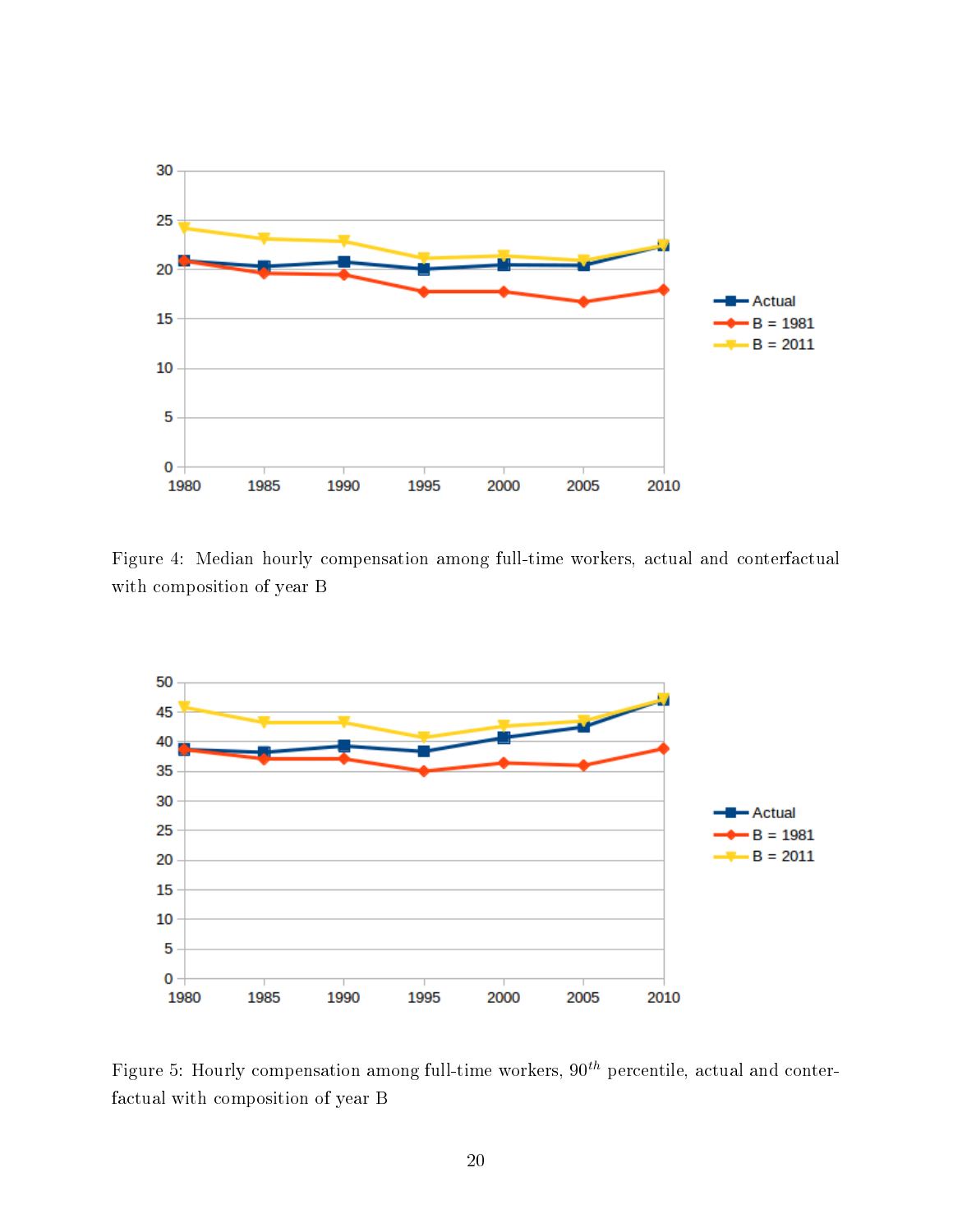|                                     | $99th$ percentile |      |
|-------------------------------------|-------------------|------|
| Education                           | 1980              | 2005 |
| No degree                           | 53                | 52   |
| HS degree                           | 56                | 63   |
| Trade certificate                   | 56                | 60   |
| CEGEP, non-university diploma       | 57                | 69   |
| University certificate $\langle$ BA | 71.               | 88   |
| B.A.                                | 94                | 140  |
| University certificate $> BA$       | 109               | 151  |
| Medecine                            | 185               | 250  |
| Master's degree                     | 98                | 178  |
| Ph.D.                               | 101               | 158  |

<span id="page-22-0"></span>Table 18: Evolution of the 99<sup>th</sup> percentile of hourly compensation by education group, 2005 constant dollars

Figures [6](#page-23-0) and [7](#page-23-1) show the evolution of the  $99^{th}$  and  $99.9^{th}$  percentiles, respectively. Interestingly, the 99<sup>th</sup> percentile and the 99.9<sup>th</sup> percentile both grow more slowly in counterfactual scenarios, especially when the skill distribution is held constant at its 1981 level. Table [18](#page-22-0) provides the intuition behind this result. If we look at the  $99<sup>th</sup>$  percentile by education group, we see that the rapid increase of top wages essentially happened among full-time workers with a bachelor's degree or above. When the skill distribution of 1981 is used, the categories that generate much of the rise in top incomes are under-represented in the data. Since workers in 1981 were half as likely as 2006 workers to hold a college degree, the effect of the resulting difference is quite important. However, when the composition of 2011 is used, the counterfactual and actual  $99.9<sup>th</sup>$  percentiles move in tandem, indicating that composition effects begin to lose their explanatory power at this level in the wage distribution.

In summary, composition effects account for a diminishing but still substantial part of hourly compensation growth as we look towards higher percentiles. In particular, they explain a large proportion of the growth of the  $90<sup>th</sup>$  and the  $99<sup>th</sup>$  percentile, a fact not visible from the variance decompositions. Section [4.1](#page-16-3) showed that composition effects explain a relatively small portion of the rise in inequality; this section shows that this is because they do not explain the rise of very high wages. The substantial growth of within-group variances appears indeed to be caused by the growth in compensation among the top wages (mostly the top 0.1%), the change in the rest of the distribution being largely explained by variations in observable characteristics.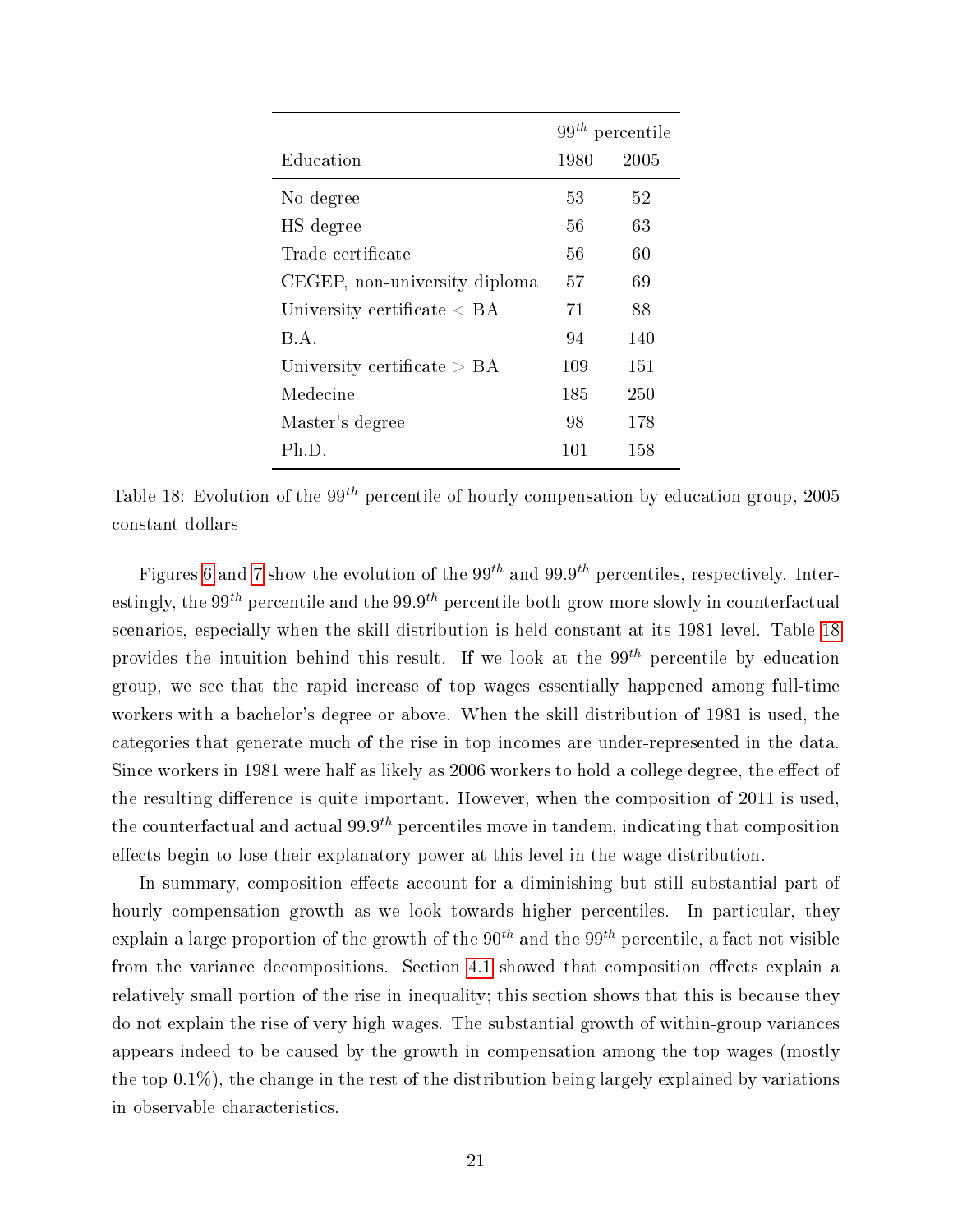

<span id="page-23-0"></span>Figure 6: Hourly compensation among full-time workers,  $99<sup>th</sup>$  percentile, actual and conterfactual with composition of year B



<span id="page-23-1"></span>Figure 7: Hourly compensation among full-time workers,  $99.9^{th}$  percentile, actual and conterfactual with composition of year B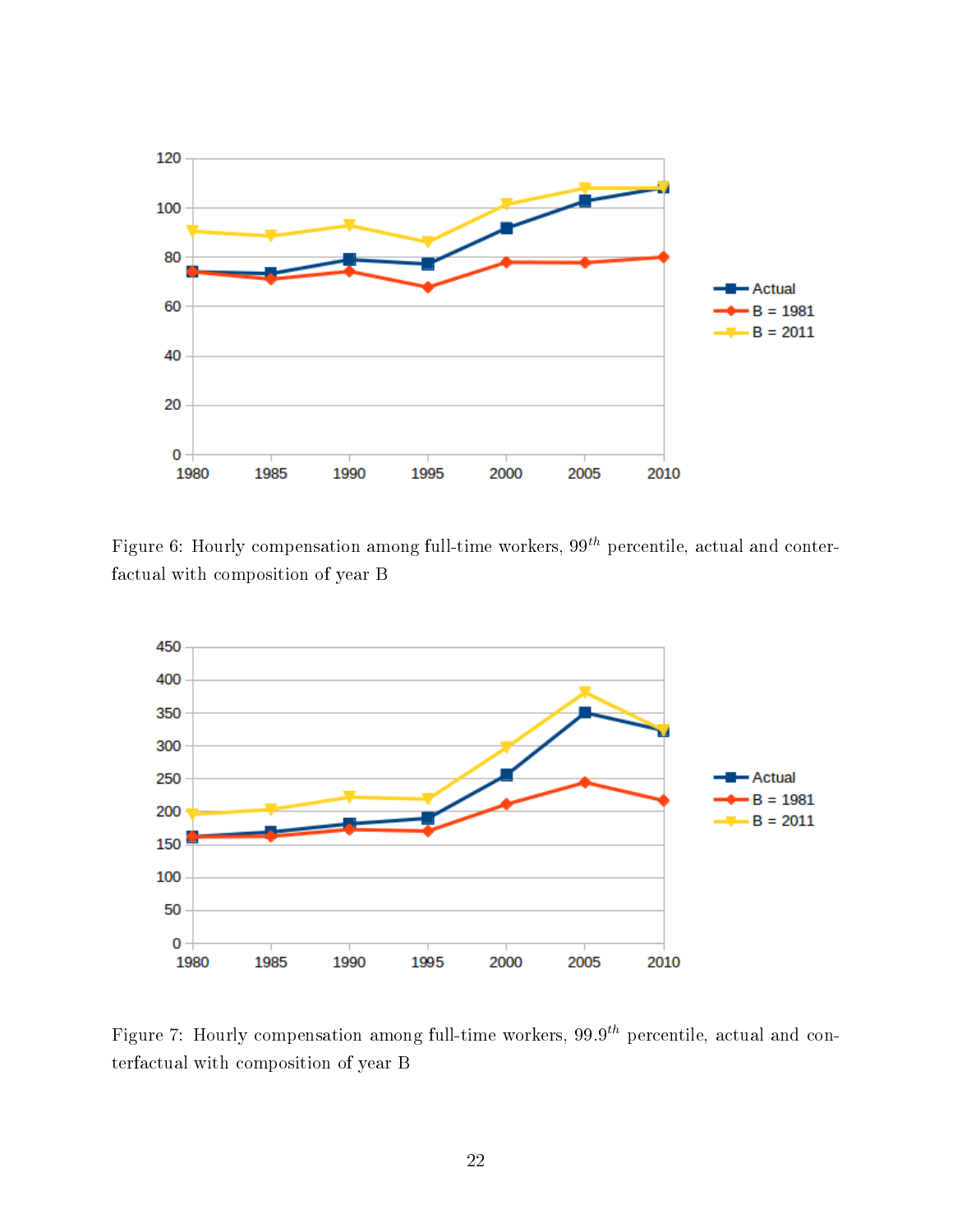# <span id="page-24-0"></span>5 Conclusion

This paper uses confidential census data and the recent NHS to identify and explain features of the rise of wage inequality in Canada between 1980 and 2010.

- 1. Wages within educational and potential experience groups have stagnated between 1980 and 2010.
- 2. Hourly compensation growth among full-time workers is driven largely by the aging of the workforce and by rising educational attainments. Once we remove the wage effects of changes in the composition of the labor force (the so-called "composition effects"), average hourly compensation falls by 1% to 8% over the period.
- 3. The aging of the workforce and the concomitant growth of potential experience has offset to a certain extent slow wage growth within skill groups, but this aging effect has arguably run its course.
- <span id="page-24-1"></span>4. Between 75% and 85% of the increase in wage inequality between 1980 and 2010 is explained by the increase of within-skill-groups inequality, that is, by other factors than composition effects or rising skill differentials.
- <span id="page-24-2"></span>5. The growth of percentiles up to the  $99<sup>th</sup>$  is mostly driven by changes in the composition of the workforce.
- 6. An immediate corollary of [\(4\)](#page-24-1) and [\(5\)](#page-24-2) is that the growth of within-group variances, the most important factor in the growth of inequality, must be caused by the growth of percentiles higher than the  $99<sup>th</sup>$ . Section [4.2](#page-19-2) shows that composition effects do not account for the rise of wages in the top 0.1% of the distribution.
- 7. Section E of the [Online appendix](#page-26-4) shows that the growth of inequality between 1980 and 2010 falls from 90% to 32% when the observations in the top 0.1% are removed. confirming our intuition that these observations drive the growth of inequality.

More generally, the slow growth of wages within skill groups appears to be caused by deep macroeconomic trends. [Karabarbounis and Neiman](#page-25-11) [\(2014\)](#page-25-11) find that the labour share of income is decreasing in most countries and industries since 1980, and that half of that decline is caused by a fall in the relative price of investment goods. The fact that the decline of the labour share is a worldwide phenomenon suggests that slow wage growth (relative to output) is not caused by circumstances specific to Canada, and that further research is needed to pin down the exact forces behind the decline of the labour share of income.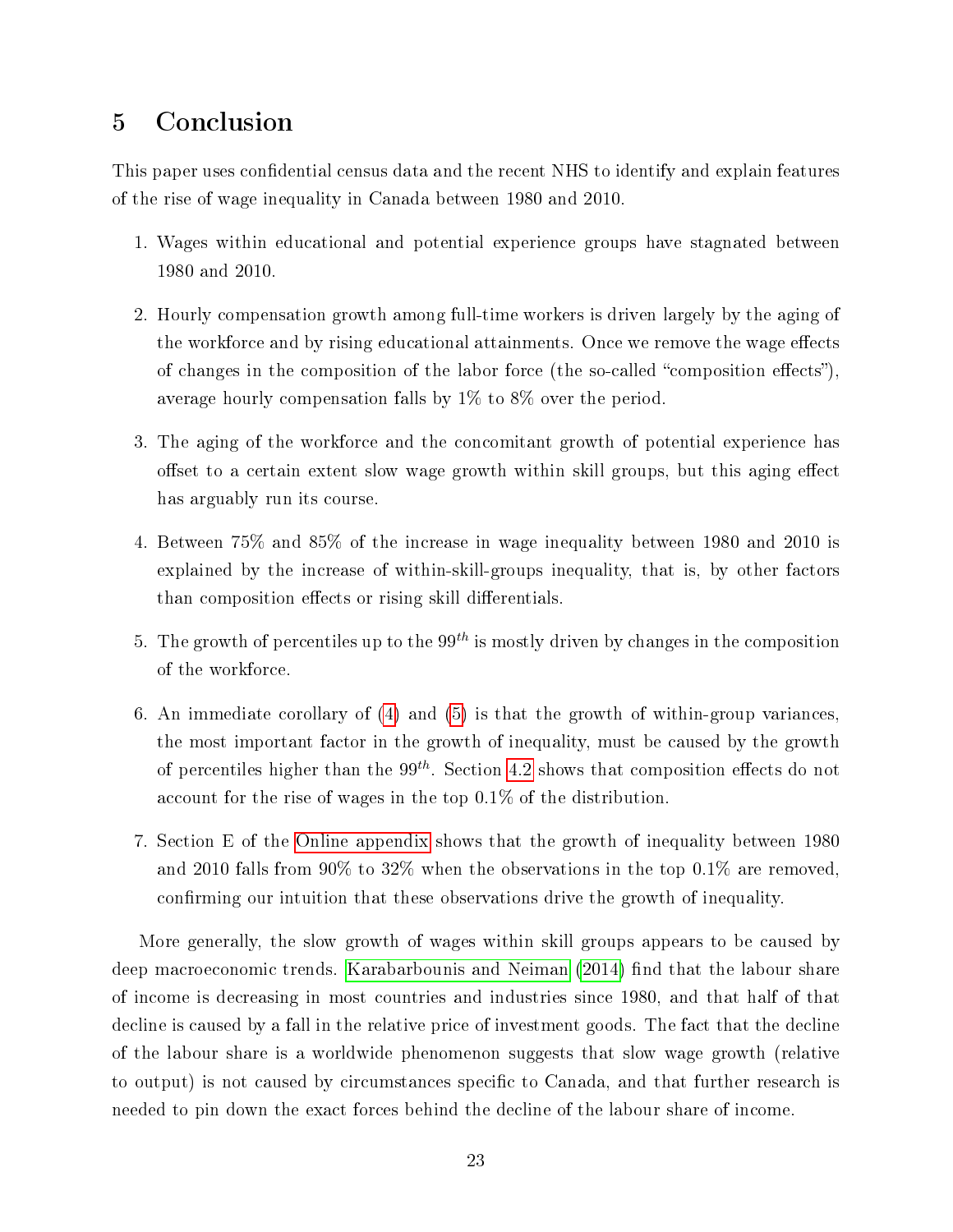# References

- <span id="page-25-10"></span>Boudarbat, Brahim and Thomas Lemieux (2014), Why are the Relative Wages of Immigrants Declining? A Distributional Approach." Industrial and Labor Relations Review.
- <span id="page-25-1"></span>Boudarbat, Brahim, Thomas Lemieux, and W. Craig Riddell (2010), "The Evolution of the Returns to Human Capital in canada, 1980–2005." Canadian Public Policy, 36, 63–89.
- <span id="page-25-6"></span>Brochu, Pierre, Louis-Philippe Morin, and Jean-Michel Billette (2014), "Opting or Not Opting to Share Income Tax Information with the Census: Does It Affect Research Findings?" *Canadian Public Policy*, 40, 67-83.
- <span id="page-25-3"></span>DiNardo, John, Nicole M. Fortin, and Thomas Lemieux (1996), "Labor Market Institutions and the Distribution of Wages, 1973-1992: A Semiparametric Approach." Econometrica, 64, 1001-1044.
- <span id="page-25-0"></span>Fortin, Nicole, David A. Green, Thomas Lemieux, Kevin Milligan, and W. Craig Riddell  $(2012)$ , "Canadian Inequality: Recent Developments and Policy Options." *Canadian Public*  $Policy, 38, 121–145.$
- <span id="page-25-5"></span>Frenette, Marc, David A. Green, and Kevin Milligan (2007), The Tale of the Tails: Canadian Income Inequality in the 1980s and 1990s." Canadian Journal of Economics/Revue  $cana dienne$  d'économique, 40, 734-764.
- <span id="page-25-4"></span>Green, David A. and Kevin Milligan (2010), The Importance of the Long Form Census to Canada." *Canadian Public Policy*, 36, 383-388.
- <span id="page-25-11"></span>Karabarbounis, Loukas and Brent Neiman (2014), "The Global Decline of the Labor Share." The Quarterly Journal of Economics, 61, 103.
- <span id="page-25-2"></span>Lemieux, Thomas (2006), "Increasing Residual Wage Inequality: Composition Effects, Noisy Data, or Rising Demand for Skill?" American Economic Review, 461–498.
- <span id="page-25-7"></span>Lemieux, Thomas and W. Craig Riddell (2015), "Top Incomes in Canada: Evidence from the Census." Technical report, University of British Columbia.
- <span id="page-25-9"></span>Mincer, Jacob A. (1974), Schooling, Experience and Earnings. Columbia University Press.
- <span id="page-25-8"></span>Morissette, René, Garnett Picot, and Yuqian Lu (2013), "The Evolution of Canadian Wages over the Last Three Decades." Technical report, Statistics Canada.